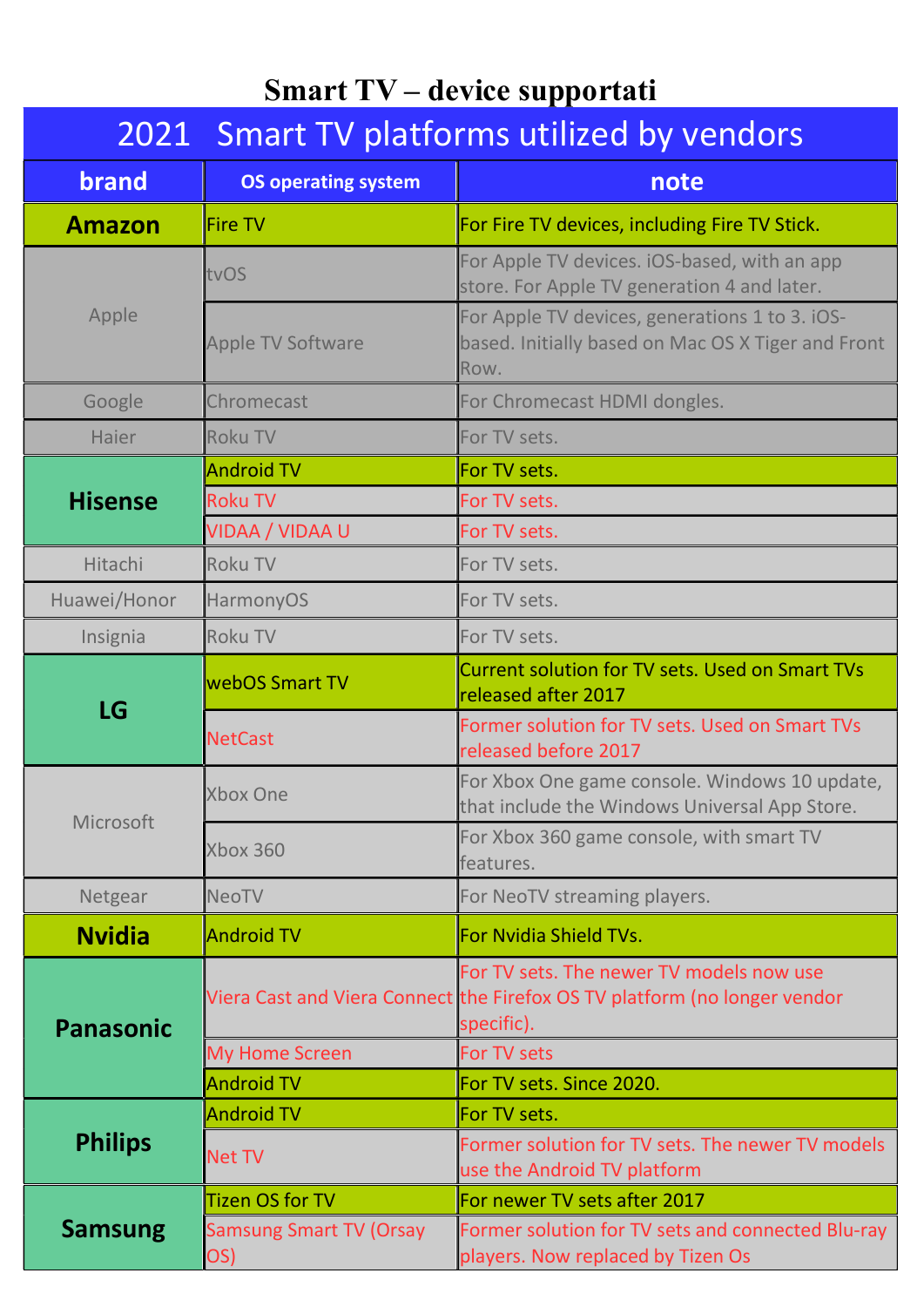| <b>Sharp</b>           | Android TV                                                      | For TV sets.                                                                                                                                 |
|------------------------|-----------------------------------------------------------------|----------------------------------------------------------------------------------------------------------------------------------------------|
|                        | <b>AQUOS NET+</b>                                               | Former solution for TV sets.                                                                                                                 |
|                        | <b>Roku TV</b>                                                  | For TV sets.                                                                                                                                 |
|                        | <b>SmartCentral</b>                                             | Former solution for TV sets.                                                                                                                 |
| <b>Sony</b>            | Android TV                                                      | For TV sets.                                                                                                                                 |
|                        | <b>PlayStation TV with Sony</b><br><b>Entertainment Network</b> | For PlayStation game console.                                                                                                                |
|                        |                                                                 | Former solution for TV sets. The newer TV models<br>Sony Internet TV (Sony Apps) use the Android TV platform (no longer vendor<br>specific). |
| <b>TCL</b>             | Android TV                                                      | For TV sets. The newer TV models use the Roku TV<br>platform                                                                                 |
|                        | <b>Roku TV</b>                                                  | For TV sets.                                                                                                                                 |
|                        | Smart TV 2                                                      | Former solution for TV sets.                                                                                                                 |
| TiVo                   | <b>TiVo</b>                                                     | For TiVo DVR box.                                                                                                                            |
| <b>Toshiba</b>         | Android TV                                                      | For TV sets.                                                                                                                                 |
|                        | <b>Toshiba Places</b>                                           | Former solution for TV sets.                                                                                                                 |
|                        | <b>VIDAA</b>                                                    | For TV sets[36]                                                                                                                              |
| <b>Sling Media</b>     | Slingbox                                                        | For Slingbox set-top-boxes.                                                                                                                  |
| <b>Skyworth</b>        | Android TV                                                      | For TV sets.                                                                                                                                 |
| Vizio                  | SmartCast                                                       | For TV sets.                                                                                                                                 |
| <b>Western Digital</b> | <b>WD TV</b>                                                    | For WD TV boxes.                                                                                                                             |
| Westinghouse           | Android TV                                                      | For TV sets.                                                                                                                                 |
|                        | Fire TV                                                         | For TV sets.                                                                                                                                 |
|                        | <b>Roku TV</b>                                                  | For TV sets.                                                                                                                                 |
|                        | Samba TV                                                        | Former solution for TV sets.                                                                                                                 |
| <b>Xiaomi</b>          | PatchWall based on Android                                      | For TV sets in mainland China, India, Indonesia                                                                                              |
|                        | <b>Android TV</b>                                               | For TV sets in global markets (models:<br>5ASP/5ARU/6ARG)                                                                                    |

## Elenco specifico

#### Amazon

- $\bullet$  Fire 7 (2019) KFMUWI
- Fire HD 10 (2019) KFMAWI
- Fire HD 8 (2018) KFKAWI
- Fire HD 8 (2020) KFONWI
- $\bullet$  Fire HD 10 (2021) KFTRWI
- Fire HD 10 Plus (2021) KFTRPWI
- $\bullet$  Fire TV (Gen 3) AFTN
- Fire TV 4-Series AFTTI
- Fire TV Cube ATFA
- Fire TV Cube (2nd Gen) AFTR
- Fire TV Edition Grundig OLED (2019) AFTEUFF014
- Fire TV Edition Grundig Vision 6 (2019) AFTEU011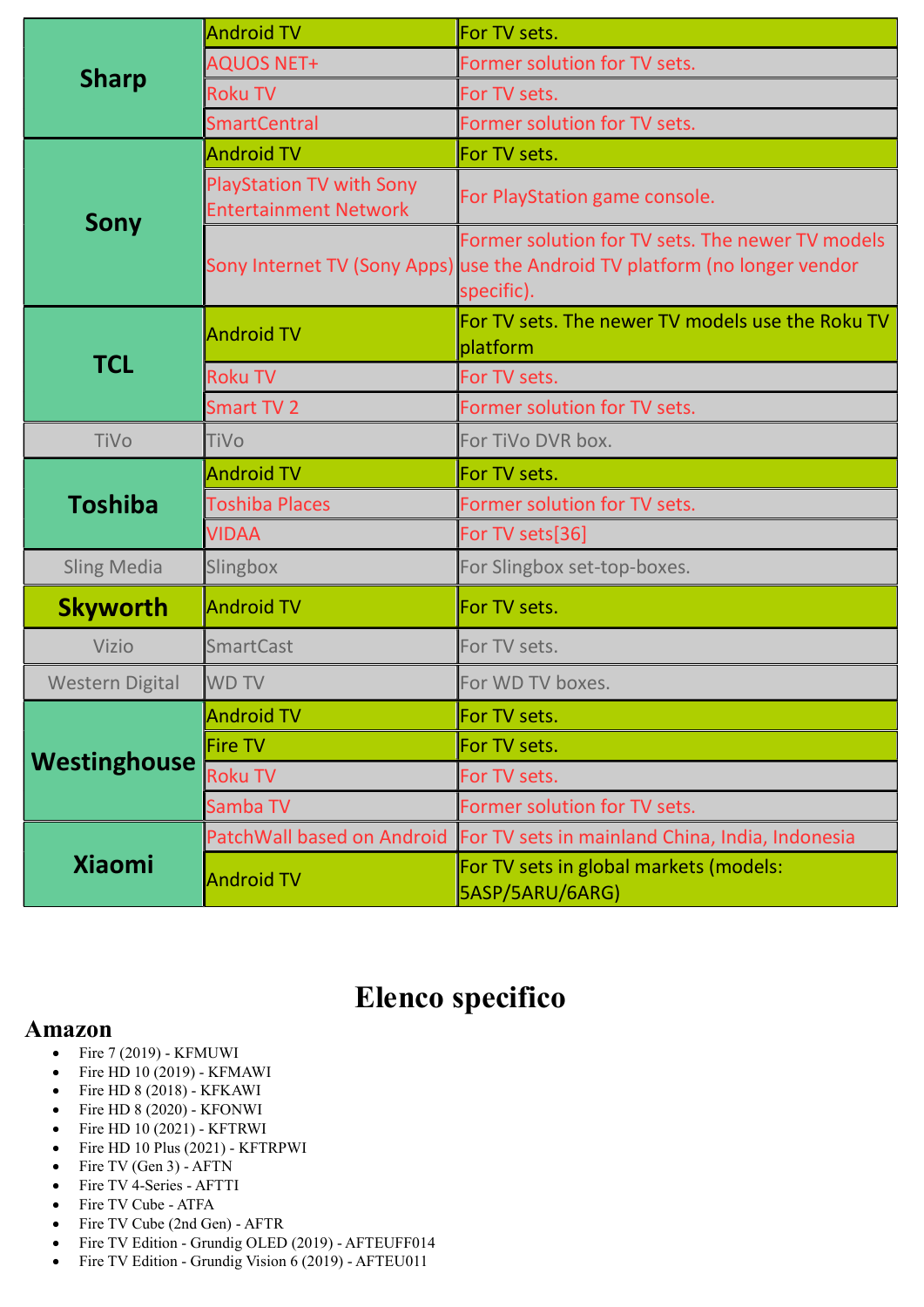- Fire TV Edition Grundig Vision 7 (2019) AFTEU014
- Fire TV Edition Insignia 4K (2018) AFTJMST12
- Fire TV Edition Insignia HD (2018) AFTEAMR311
- Fire TV Edition JVC 4K UHD Smart (2019) AFTSO001
- Fire TV Edition Nebula D3000 Soundbar (2019) AFTMM
- Fire TV Edition Onida HD/FHD (2019) AFTLE
- Fire TV Edition Onida/AKAI HD/FHD (2020) AFTTIFF55
- Fire TV Edition Toshiba 4K (2018) AFTKMST12
- Fire TV Edition Toshiba HD (2018) AFTBAMR311
- Fire TV Omni Series AFTTIFF
- Fire TV Stick 4K AFTMM
- OK UHD Fire TV Smart TV (2020) AFTWI001
- Toshiba 4K UHD Smart TV Fire TV Edition AFTDCT31
- Fire TV Edition AB/Croma HD/FHD (2020) AFTBU001
- Fire TV Edition AB/AKAI/Croma UHD (2020) AFTPR001
- Fire TV Stick Lite AFTSS
- Fire TV Stick (3rd Gen) AFTSSS
- Fire TV Edition JVC Smart HD/FHD (2020) AFTWMST22
- Toshiba 4K UHD Smart TV Fire TV Edition (2021) AFTHA001
- Toshiba M550 Smart Fire TV AFTHA003
- Toshiba V35 Fire TV AFTHA002
- OK UHD Fire TV Smart TV (2021) AFTANNA0
- JVC UHD FVP Fire TV AFTJULI1
- Fire TV Stick 4K Max AFTKA
- Stellantis (Jeep) Wagoneer/Grand Wagoneer -

#### Android

- 1&1,1&1 Puck,diw362\_1u1,1417MB,TV,Broadcom BCM72604B0,Sconosciute,1920x1080,320,armeabi
- 1&1,DIW387-1&1,diw387\_1u1,1674MB,TV,Broadcom BCM7211,Sconosciute,1920x1080,320,armeabi
- 3BBTV,TBBTV01,TBBTV01,1987MB,TV,Amlogic AMLS905X2,ARM Mali G31 2x (850 Mhz),1920x1080,320,armeabi
- A1,ADT-3,adt3,1938-1989MB,TV,Amlogic AMLS905Y2,ARM Mali G31 2x (850 Mhz),1920x1080,320,armeabi
- ACT,ACT4K2020,HP40A,1987MB,TV,Amlogic AMLS905X2,ARM Mali G31 2x (850 Mhz),1920x1080,320,armeabi
- ACT,ACT4K1007,IPBox,1854-1855MB,TV,HiSilicon hi3798mv200,ARM Mali 450 (750 Mhz),1920x1080,320,armeabi
- ALBADEEL,B725U,ikebukuro,907MB,TV,MStar T16,ARM Mali 470 (550 Mhz),1280x720,213,armeabi
- ALBADEEL,B725050U,samseong,1337MB,TV,MStar T22,ARM Mali 470 (550 Mhz),1920x1080,320,armeabi
- ANAM,ANAM,seocho,1337MB,TV,MStar T22,ARM Mali 470 (550 Mhz),1920x1080,320,armeabi
- ANDRINO,Andrino,bangbae,1337MB,TV,MStar T22,ARM Mali 470 (550 Mhz),1920x1080,320,armeabi
- AOC,AOC Android TV,PH0M\_EA\_T32,1347MB,TV,Mediatek t32,ARM Mali G52 (550 Mhz),1080x1920,320,armeabi
- ARRQW,RO-55LCS,samseong,1337MB,TV,MStar T22,ARM Mali 470 (550 Mhz),1920x1080,320,armeabi
- ARRQW,Saudi Arabia,yeongdeungpo,1337MB,TV,MStar T22,ARM Mali 470 (550 Mhz),1920x1080,320,armeabi
- ASTECH,Senegal,tamachi,907MB,TV,MStar T16,ARM Mali 470 (550 Mhz),1280x720,213,armeabi
- ASTECH,Senegal,yeongdeungpo,1337MB,TV,MStar T22,ARM Mali 470 (550 Mhz),1920x1080,320,armeabi
- AVATEL,DV8547\_Avatel,DV8547-KSA,1990MB,TV,Amlogic AMLS905X2,ARM Mali G31 2x (850 Mhz),1920x1080,320,armeabi
- AXSTV,AXSTV130,SEI130PTS,983MB,TV,Amlogic AMLS805Y,ARM Mali 450 3x (750 Mhz),1280x720,213,armeabi
- AXSTV,AXSTV530,SEI530PTS,1987MB,TV,Amlogic AMLS905X2,ARM Mali G31 2x (850 Mhz),1920x1080,320,armeabi
- Acer,Android TV,R1,1536MB,TV,Realtek RTD2841,ARM Mali 470 2x (600 Mhz),1280x720,213,armeabi
- Acer,Android TV,R2,2048MB,TV,Realtek RTD2851,ARM Mali 470 3x (600 Mhz),1920x1080,320,armeabi
- Aconatic,DV8547,DV8547,1989MB,TV,Amlogic AMLS905X2,ARM Mali G31 2x (850 Mhz),1920x1080,320,armeabi
- Aconatic,ACONATIC UHD TV,OD0M\_EA\_T32,1338MB,TV,Mediatek t32,ARM Mali G52 (550 Mhz),1080x1920,320,armeabi
- Aconatic,Android TV,R1,1536MB,TV,Realtek RTD2841,ARM Mali 470 2x (600 Mhz),1280x720,213,armeabi
- Aconatic,Android TV,R2,2048MB,TV,Realtek RTD2851,ARM Mali 470 3x (600 Mhz),1920x1080,320,armeabi
- Aconatic,ACONATIC,bangbae,1337MB,TV,MStar T22,ARM Mali 470 (550 Mhz),1920x1080,320,armeabi
- Aconatic,ACONATIC FHD TV,takao,907MB,TV,MStar T16,ARM Mali 470 (550 Mhz),1280x720,213,armeabi
- Admiral Overseas Corporation,ADMIRAL 4K TV,SW4H,1684MB,TV,Mediatek t32,ARM Mali G52 (550 Mhz),1920x1080,320,armeabi
- Aeon Communication (IN),AE1020,AE1020,2007MB,TV,Amlogic AMLS905,Sconosciute,1920x1080,320,armeabi
- AirTV,DV8535,DV8535,1989MB,TV,Amlogic AMLS905X2,ARM Mali G31 2x (850 Mhz),1920x1080,320,armeabi
- AirTV,AirTV Mini,kunlun,1989MB,TV,Amlogic AMLS905Y2,ARM Mali G31 2x (850 Mhz),1920x1080,320,armeabi
- Airtel,HP2707,AirtelOTTBox,903MB,TV,HiSilicon hi3798mv300,ARM Mali 450 (750 Mhz),1080x1920,320,armeabi
- Airtel,SH960S-AT,ganesa,1362MB,TV,Broadcom BCM7252S,Sconosciute,1920x1080,320,armeabi
- Airtel,XStream Smart Box,hsw4026atl,1422MB,TV,Broadcom BCM72604,Sconosciute,1920x1080,320,armeabi
- Aiwa,Aiwa,KSTB6043,1991MB,TV,Amlogic AMLS905D,ARM Mali 450 3x (750 Mhz),1920x1080,320,armeabi
- Aiwa,AW-LED32G7K,ikebukuro,907MB,TV,MStar T16,ARM Mali 470 (550 Mhz),1280x720,213,armeabi
- Aiwa,AW-LED50X6FL,samseong,1337MB,TV,MStar T22,ARM Mali 470 (550 Mhz),1920x1080,320,armeabi
- Aiwa,AIWA 2K TV,shinagawa,907MB,TV,MStar T16,ARM Mali 470 (550 Mhz),1280x720,213,armeabi
- Aiwa,AFL0065S,sindorim,1337MB,TV,MStar T22,ARM Mali 470 (550 Mhz),1920x1080,320,armeabi
- Akari,AX-115ATV,DV8035,985-991MB,TV,Amlogic AMLS805X,ARM Mali 450 3x (750 Mhz),1280x720,213,armeabi
- Akari,AX-117ATV,DV8219,1500-1990MB,TV,Amlogic AMLS905X,ARM Mali 450 3x (750 Mhz),1920x1080,320,armeabi
- Akino,laoshan-Akino,laoshan,1357MB,TV,Mediatek MT5597,ARM Mali 450 (492 Mhz),1920x1080,320,armeabi
- Algar,GIU6770,GIU6770,1858MB,TV,HiSilicon hi3798mv200,ARM Mali 450 (750 Mhz),1920x1080,320,armeabi
- Alhafidh,Android TV,R1,1536MB,TV,Realtek RTD2841,ARM Mali 470 2x (600 Mhz),1280x720,213,armeabi
- Alhafidh,Android TV,R2,2048MB,TV,Realtek RTD2851,ARM Mali 470 3x (600 Mhz),1920x1080,320,armeabi
- AllView,ALLVIEW 4K TV,SW4H\_FF,1684MB,TV,Mediatek t32,ARM Mali G52 (550 Mhz),1920x1080,320,armeabi
- AllView,ALLVIEW,bangbae,1337MB,TV,MStar T22,ARM Mali 470 (550 Mhz),1920x1080,320,armeabi
- AllView,Allview,komagome,909MB,TV,MStar T16,ARM Mali 470 (550 Mhz),1280x720,213,armeabi
- AllView,Allview 2K TV,shinagawa,907MB,TV,MStar T16,ARM Mali 470 (550 Mhz),1280x720,213,armeabi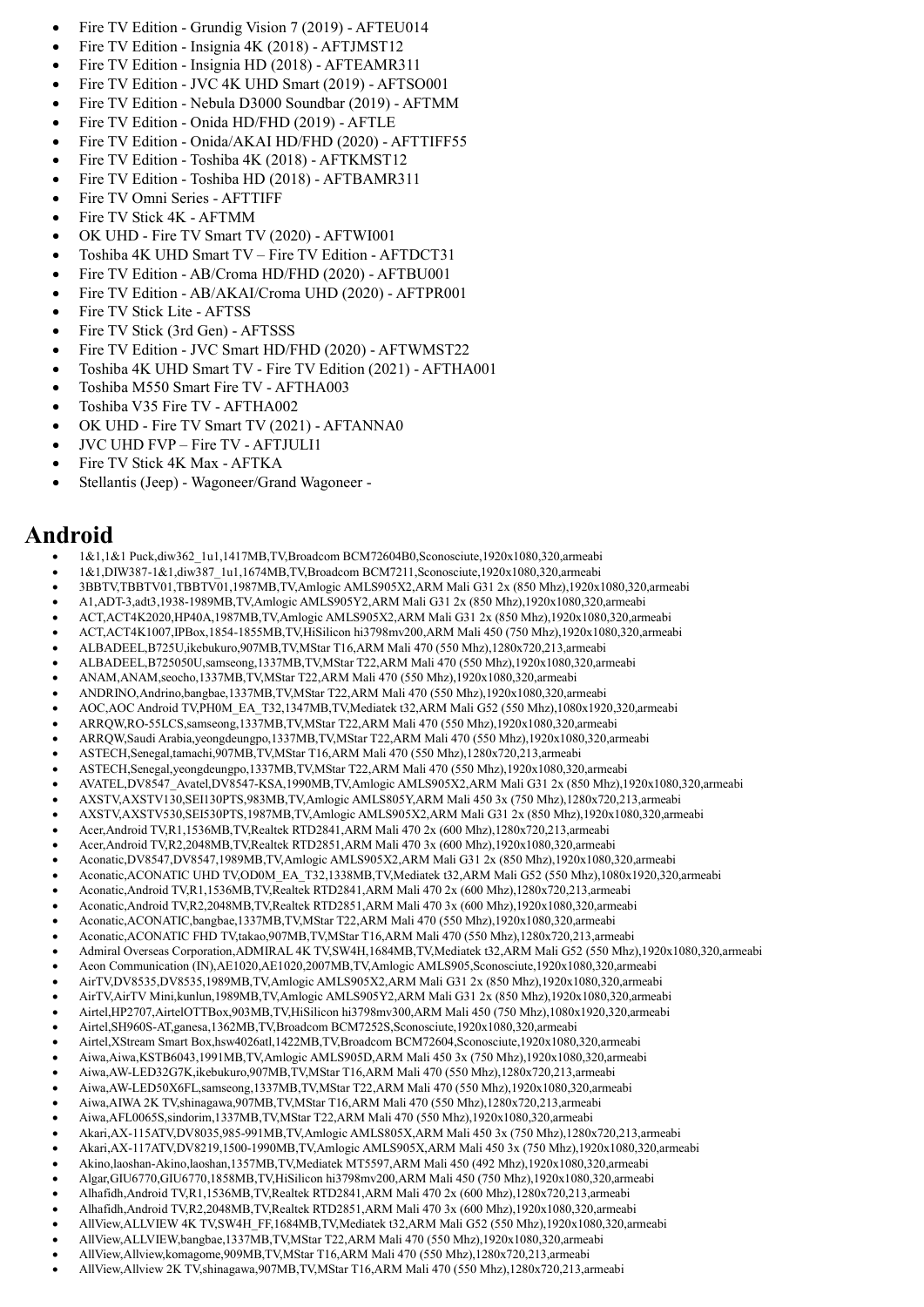- Alpha,M8T,ikebukuro,907MB,TV,MStar T16,ARM Mali 470 (550 Mhz),1280x720,213,armeabi
- Alpha,Alpha 43G7NUA,samseong,1337MB,TV,MStar T22,ARM Mali 470 (550 Mhz),1920x1080,320,armeabi
- Altibox,Altibox TV,uiw4054aib,1665MB,TV,Broadcom BCM72180,Sconosciute,1920x1080,320,armeabi
- Aminocom,Amigo,Amigo,1859MB,TV,HiSilicon hi3798mv200,ARM Mali 450 (750 Mhz),1280x720,320,armeabi
- Aminocom,Amigo7x,Amigo7x,1989-1990MB,TV,Amlogic AMLS905X2,ARM Mali G31 2x (850 Mhz),1920x1080,320,armeabi
- Aminocom,Amigo7xESP,Amigo7xESP,1989-1990MB,TV,Amlogic AMLS905X2,ARM Mali G31 2x (850 Mhz),1920x1080,320,armeabi
- Aminocom,Amigo7xGM,Amigo7xGM,1989-1990MB,TV,Amlogic AMLS905X2,ARM Mali G31 2x (850 Mhz),1920x1080,320,armeabi
- Aminocom,Amigo7xSCB,Amigo7xSCB,1989MB,TV,Amlogic AMLS905X2,ARM Mali G31 2x (850 Mhz),1920x1080,320,armeabi
- Aminocom,Amigo7xcCN,Amigo7xcCN,1989MB,TV,Amlogic AMLS905X2,ARM Mali G31 2x (850 Mhz),1920x1080,320,armeabi
- Aminocom,Kamai 7B,Kamai7B,1728-1730MB,TV,Broadcom BCM7271,Sconosciute,1920x1080,320,armeabi
- Ampila,sti6160d327,sti6160d327,1989MB,TV,Amlogic AMLS905X2,ARM Mali G31 2x (850 Mhz),1920x1080,320,armeabi
- Amstrad,Android TV,R2,2048MB,TV,Realtek RTD2851,ARM Mali 470 3x (600 Mhz),1920x1080,320,armeabi
- Antel,DV8547,DV8547,1989MB,TV,Amlogic AMLS905X2,ARM Mali G31 2x (850 Mhz),1920x1080,320,armeabi
- Aqua,AQUA android TV,hanyang,1337MB,TV,MStar T22,ARM Mali 470 (550 Mhz),1920x1080,320,armeabi
- Aqua,APAC,nippori,907MB,TV,MStar T16,ARM Mali 470 (550 Mhz),1280x720,213,armeabi
- Arris,VIP7100 A,SFO,1990MB,TV,Amlogic AMLS905X2,ARM Mali G31 2x (850 Mhz),1920x1080,320,armeabi
- Artel,Android TV,R1,1536MB,TV,Realtek RTD2841,ARM Mali 470 2x (600 Mhz),1280x720,213,armeabi
- Artel,Android TV,R2,2048MB,TV,Realtek RTD2851,ARM Mali 470 3x (600 Mhz),1920x1080,320,armeabi
- ArÇõelik,Arcelik Android TV,shinagawa,907MB,TV,MStar T16,ARM Mali 470 (550 Mhz),1280x720,213,armeabi
- ArÇõelik,ArÇõelik Android TV,sinchon,1350MB,TV,MStar T22,ARM Mali 470 (550 Mhz),1080x1920,320,armeabi
- Asanzo,Asanzo,SW4H,1684MB,TV,Mediatek t32,ARM Mali G52 (550 Mhz),1920x1080,320,armeabi
- Asanzo,ASANZO 2K TV,shibuya,903MB,TV,MStar T16,ARM Mali 470 (550 Mhz),1280x720,213,armeabi
- Asianet,D8109N,D8109N,982MB,TV,Amlogic AMLS805X,ARM Mali 450 3x (750 Mhz),1280x720,213,armeabi
- Asus,Nexus Player,fugu,956-1542MB,TV,Intel Z3560,Sconosciute,1920x1080,320,armeabi
- Atria Convergence Technologies,ACT,B860H\_V1,1703MB,TV,Amlogic AMLS905X,ARM Mali 450 3x (750 Mhz),1920x1080,320,armeabi
- Ayonz EKO,SV11,ICN,1987MB,TV,Amlogic AMLS905Y2,ARM Mali G31 2x (850 Mhz),1920x1080,320,armeabi
- BGH S.A.,fushan\_BGH,hamamatsucho,907MB,TV,MStar T16,ARM Mali 470 (550 Mhz),1280x720,213,armeabi
- BLUE,G6SG,ikebukuro,907MB,TV,MStar T16,ARM Mali 470 (550 Mhz),1280x720,213,armeabi
- BOTECH,WZONE,HND,1989MB,TV,Amlogic AMLS905X3,ARM Mali G31 2x (850 Mhz),1920x1080,320,armeabi
- BPL,BPL UHD TV,OD0M\_EA\_T32,1338MB,TV,Mediatek t32,ARM Mali G52 (550 Mhz),1080x1920,320,armeabi
- BPL,A4300,ikebukuro,907MB,TV,MStar T16,ARM Mali 470 (550 Mhz),1280x720,213,armeabi
- BPL,A4310,samseong,1337MB,TV,MStar T22,ARM Mali 470 (550 Mhz),1920x1080,320,armeabi
- BRUHM, BTF-43SG,ikebukuro,907MB,TV,MStar T16,ARM Mali 470 (550 Mhz),1280x720,213,armeabi
- BRUHM,BTF-75TG,samseong,1337MB,TV,MStar T22,ARM Mali 470 (550 Mhz),1920x1080,320,armeabi
- BULSATCOM,b-box,HP44H,1990MB,TV,Amlogic AMLS905X4,ARM Mali G31 2x (850 Mhz),1920x1080,320,armeabi
- BULSATCOM,UPD-BJ00R,UPD-BJ00R,1990MB,TV,Amlogic AMLS905X4,ARM Mali G31 2x (850 Mhz),1920x1080,320,armeabi
- BVS (AR),BVS 4K 0TT 01,SFO,1990MB,TV,Amlogic AMLS905X2,ARM Mali G31 2x (850 Mhz),1920x1080,320,armeabi
- Bauhn,BAUHN,bangbae,1337MB,TV,MStar T22,ARM Mali 470 (550 Mhz),1920x1080,320,armeabi
- Bauhn,BAUHN,gangbyeon,1337MB,TV,MStar T22,ARM Mali 470 (550 Mhz),1920x1080,320,armeabi
- Bauhn,Bauhn android TV,hanyang,1337MB,TV,MStar T22,ARM Mali 470 (550 Mhz),1920x1080,320,armeabi
- Bauhn,Bauhn,komagome,909MB,TV,MStar T16,ARM Mali 470 (550 Mhz),1280x720,213,armeabi
- Beeline,Beebox,SWG2001A,1988MB,TV,Amlogic AMLS905X,ARM Mali 450 3x (750 Mhz),1920x1080,320,armeabi
- Beko,Beko Android TV,shinagawa,907MB,TV,MStar T16,ARM Mali 470 (550 Mhz),1280x720,213,armeabi
- Beko,Beko Android TV,sinchon,1350MB,TV,MStar T22,ARM Mali 470 (550 Mhz),1080x1920,320,armeabi
- Bell Canada,Bell Streamer,sti6130d324,1990MB,TV,Amlogic AMLS905Y2,ARM Mali G31 2x (850 Mhz),1920x1080,320,armeabi
- Bell Canada,FibeTV,vip7802\_bell,3875MB,TV,Broadcom BCM72180,Sconosciute,1920x1080,320,armeabi
- BenQ,QS01,S905Y2,1990-2009MB,TV,Amlogic AMLS905Y2,ARM Mali G31 2x (850 Mhz),1920x1080,320,armeabi
- BenQ,E40-520,ikebukuro,907MB,TV,MStar T16,ARM Mali 470 (550 Mhz),1280x720,213,armeabi
- BenQ,laoshan\_BenQ,laoshan,1362MB,TV,Mediatek MT5597,ARM Mali 450 (492 Mhz),1920x1080,320,armeabi
- BenQ,Smart TV,longshan,1787MB,TV,Mediatek t31,ARM Mali G52 (550 Mhz),1080x1920,320,armeabi
- BenQ,730,redwood,917MB,TV,Mediatek t56,ARM Mali G31 (550 Mhz),720x1280,213,armeabi
- BenQ,E55-720,samseong,1337MB,TV,MStar T22,ARM Mali 470 (550 Mhz),1920x1080,320,armeabi
- Blaupunkt,A-STREAM,GMP,1990MB,TV,Amlogic AMLS905Y2,ARM Mali G31 2x (850 Mhz),1920x1080,320,armeabi
- Blaupunkt,BATV10,ICN,1987MB,TV,Amlogic AMLS905Y2,ARM Mali G31 2x (850 Mhz),1920x1080,320,armeabi
- Blaupunkt,B-STREAM,JFK,1989-1990MB,TV,Amlogic AMLS905X2,ARM Mali G31 2x (850 Mhz),1920x1080,320,armeabi
- Blaupunkt,Blaupunkt,bangbae,1337MB,TV,MStar T22,ARM Mali 470 (550 Mhz),1920x1080,320,armeabi
- Blaupunkt,Blaupunkt,ewha,909MB,TV,MStar T16,ARM Mali 470 (550 Mhz),1280x720,213,armeabi
- Blaupunkt,Blaupunkt android TV,hanyang,1337MB,TV,MStar T22,ARM Mali 470 (550 Mhz),1920x1080,320,armeabi
- Blaupunkt,B5000,ikebukuro,907MB,TV,MStar T16,ARM Mali 470 (550 Mhz),1280x720,213,armeabi
- Blaupunkt,Blaupunkt,komagome,907MB,TV,MStar T16,ARM Mali 470 (550 Mhz),1280x720,213,armeabi
- Blaupunkt,BLAUPUNKT2K,nippori,907MB,TV,MStar T16,ARM Mali 470 (550 Mhz),1280x720,213,armeabi
- Blaupunkt,Smart TV,samseong,1337MB,TV,MStar T22,ARM Mali 470 (550 Mhz),1920x1080,320,armeabi
- Blaupunkt,MP3TV,shinjuku,907MB,TV,MStar T16,ARM Mali 470 (550 Mhz),1280x720,213,armeabi
- Blaupunkt,Blaupunkt,sindang,1337MB,TV,MStar T22,ARM Mali 470 (550 Mhz),1920x1080,320,armeabi
- Blaupunkt,EU,tamachi,907MB,TV,MStar T16,ARM Mali 470 (550 Mhz),1280x720,213,armeabi
- Blaupunkt,Australia,yeongdeungpo,1337MB,TV,MStar T22,ARM Mali 470 (550 Mhz),1920x1080,320,armeabi
- Bouygues Telecom,Bbox Miami,HMB4213H,1039-1102MB,TV,Marvell BG2Q,Sconosciute,1920x1080,213
- Bouygues Telecom,Bbox Brooklyn 4K,HMB9213NW,938-1443MB,TV,Marvell BG4-CT,Sconosciute,1920x1080,320,armeabi
- Bouygues Telecom,BboxTV,UZW4020BYT,2447MB,TV,Broadcom BCM7271,Sconosciute,1920x1080,320,armeabi
- Bravis,G7H,ikebukuro,907MB,TV,MStar T16,ARM Mali 470 (550 Mhz),1280x720,213,armeabi
- Bravis,H7000,samseong,1337MB,TV,MStar T22,ARM Mali 470 (550 Mhz),1920x1080,320,armeabi
- Brookstone,Android TV,R1,1536MB,TV,Realtek RTD2841,ARM Mali 470 2x (600 Mhz),1280x720,213,armeabi
- Bush,BUSH,ewha,909MB,TV,MStar T16,ARM Mali 470 (550 Mhz),1280x720,213,armeabi
- Bush,Bush,sindang,1337MB,TV,MStar T22,ARM Mali 470 (550 Mhz),1920x1080,320,armeabi
- CAIXUN,South of America,martin,917MB,TV,Mediatek t56,ARM Mali G31 (550 Mhz),1280x720,213,armeabi
- CAIXUN,APAC,tamachi,907MB,TV,MStar T16,ARM Mali 470 (550 Mhz),1280x720,213,armeabi
- CAIXUN,Australian/EU,yeongdeungpo,1337MB,TV,MStar T22,ARM Mali 470 (550 Mhz),1920x1080,320,armeabi
- CANAL-PLUS,CANALATV1,HY40A2,1988-1990MB,TV,Amlogic AMLS905X2,ARM Mali G31 2x (850 Mhz),1920x1080,320,armeabi
- CCC,AirStick 4K,ts302,1718-1988MB,TV,Amlogic AMLS912,ARM Mali T820 (750 Mhz),1920x1080,320,armeabi
- CG Inspiring Life,Android TV,R1,1536MB,TV,Realtek RTD2841,ARM Mali 470 2x (600 Mhz),1280x720,213,armeabi
- CG Inspiring Life,Android TV,R2,2048MB,TV,Realtek RTD2851,ARM Mali 470 3x (600 Mhz),1920x1080,320,armeabi
- CHUBU TELECOMMUNICATIONS CO.,INC,STI6130C,sti6130d353,1987MB,TV,Amlogic AMLS905Y2,ARM Mali G31 2x (850 Mhz),1920x1080,320,armeabi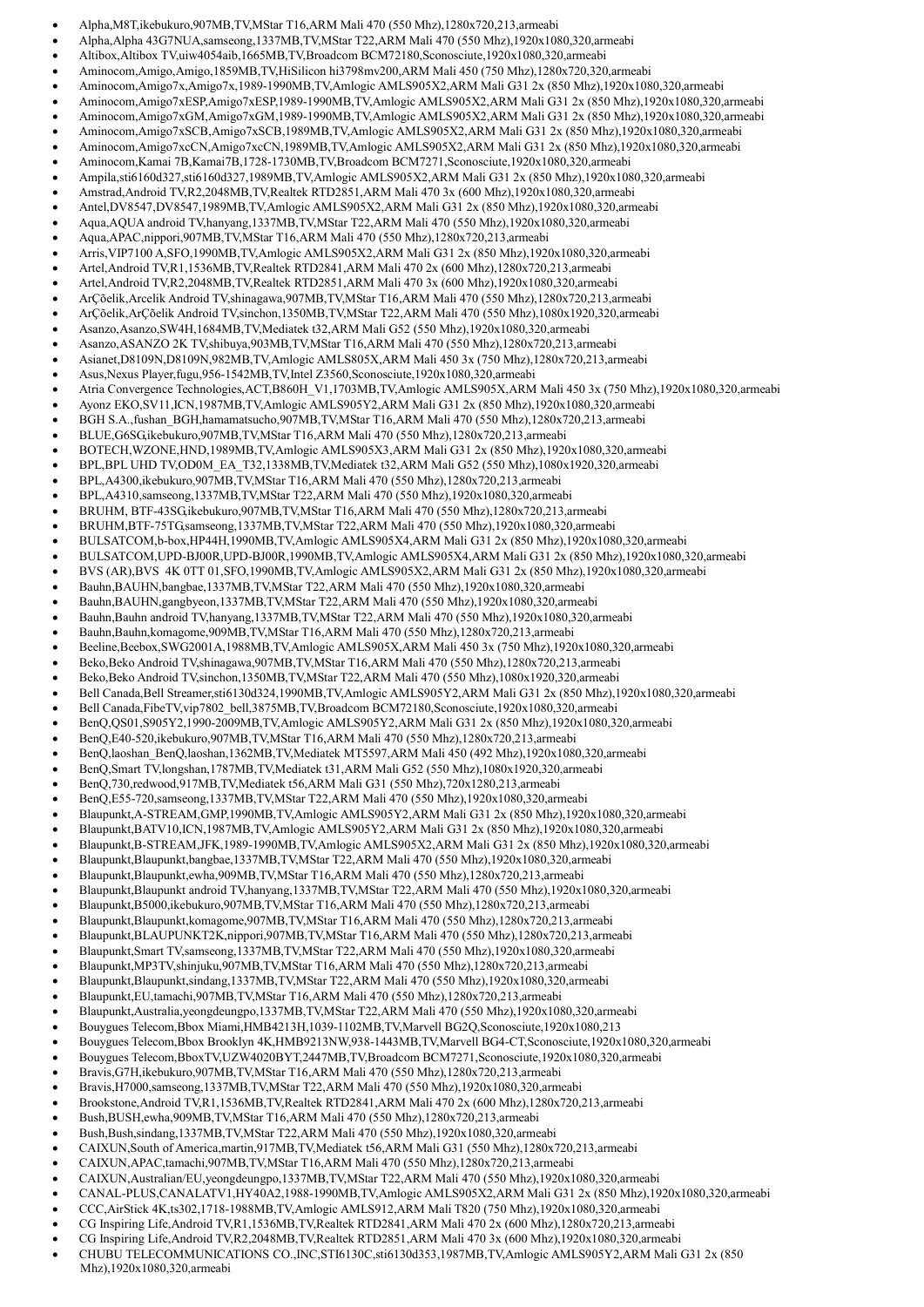- CHiQ,Smart TV,longshan,1787MB,TV,Mediatek t31,ARM Mali G52 (550 Mhz),1080x1920,320,armeabi
- CHiQ,H7,redwood,917MB,TV,Mediatek t56,ARM Mali G31 (550 Mhz),720x1280,213,armeabi
- CHiQ,H7A,samseong,1337MB,TV,MStar T22,ARM Mali 470 (550 Mhz),1920x1080,320,armeabi
- CJHelloVision,CJ680CL,cj680cl,1430MB,TV,Broadcom BCM7268,Sconosciute,1280x720,213,armeabi
- CJHelloVision,viewing,kr101,1718-1991MB,TV,Amlogic AMLS905D,ARM Mali 450 3x (750 Mhz),1920x1080,320,armeabi
- COMTECO,DV8535,DV8535-KBC,1989MB,TV,Amlogic AMLS905X2,ARM Mali G31 2x (850 Mhz),1920x1080,320,armeabi
- COOKIE,YS-CK0001,YS-CK0001,1987-1989MB,TV,Amlogic AMLS905X2,ARM Mali G31 2x (850 Mhz),1920x1080,320,armeabi
- Cablecolor,GIU3A00,GIU3A00,1988-1990MB,TV,Amlogic AMLS905X3,ARM Mali G31 2x (850 Mhz),1920x1080,320,armeabi
- Canal Digital,OnePlace,canal\_sat\_bcm,1427-1439MB,TV,Broadcom BCM7251S,Sconosciute,1920x1080,320,armeabi
- Casper,Android TV,R1,1536MB,TV,Realtek RTD2841,ARM Mali 470 2x (600 Mhz),1280x720,213,armeabi
- Casper,Android TV,R2,2048MB,TV,Realtek RTD2851,ARM Mali 470 3x (600 Mhz),1920x1080,320,armeabi
- Cellcom TV,SEI-S905X2,tai,1989MB,TV,Amlogic AMLS905X2,ARM Mali G31 2x (850 Mhz),1920x1080,320,armeabi
- Cello,Cello,sadang,1337MB,TV,MStar T22,ARM Mali 470 (550 Mhz),1920x1080,320,armeabi
- Cello,Cello,tabata,909MB,TV,MStar T16,ARM Mali 470 (550 Mhz),1280x720,213,armeabi
- Cello,C2420G,ueno,909MB,TV,MStar T16,ARM Mali 470 (550 Mhz),1280x720,213,armeabi
- CenturyLink,PureTV,ctl\_iptv\_mrvl,925MB,TV,Marvell BG4-CT,Sconosciute,1920x1080,320,armeabi
- Challenger,Android TV,R1,1536MB,TV,Realtek RTD2841,ARM Mali 470 2x (600 Mhz),1280x720,213,armeabi Challenger,Android TV,R2,2048MB,TV,Realtek RTD2851,ARM Mali 470 3x (600 Mhz),1920x1080,320,armeabi
- Challenger,Challenger,gangbyeon,1337MB,TV,MStar T22,ARM Mali 470 (550 Mhz),1920x1080,320,armeabi
- Challenger,Challenger,osaki,907MB,TV,MStar T16,ARM Mali 470 (550 Mhz),1280x720,213,armeabi
- Changhong,GIU6060,GIU6060,1855MB,TV,HiSilicon hi3798mv200,ARM Mali 450 (750 Mhz),1280x720,213,armeabi
- Changhong,G7P,hapjeong,1841MB,TV,MStar T22,ARM Mali 470 (550 Mhz),1920x1080,320,armeabi
- Changhong,L32H7,ikebukuro,907MB,TV,MStar T16,ARM Mali 470 (550 Mhz),1280x720,213,armeabi
- Changhong,Smart TV,longshan,1787MB,TV,Mediatek t31,ARM Mali G52 (550 Mhz),1920x1080,320,armeabi
- Changhong,H7,redwood,917MB,TV,Mediatek t56,ARM Mali G31 (550 Mhz),1280x720,213,armeabi
- Changhong,U50H7,samseong,1337MB,TV,MStar T22,ARM Mali 470 (550 Mhz),1920x1080,320,armeabi
- Changhong,Korea,sindorim,1337MB,TV,MStar T22,ARM Mali 470 (550 Mhz),1920x1080,320,armeabi
- Channel Master,Stream+,dwt765cha,1005MB,TV,Marvell BG4-CT,Sconosciute,1920x1080,320,armeabi
- China Network System (CNS),STB-9642C1,BCM72604,1410MB,TV,Broadcom BCM72604,Sconosciute,1920x1080,320,armeabi
- Claro,Claro Colombia STB,SEI800CCOA,1990MB,TV,Amlogic AMLS905X4,ARM Mali G31 2x (850 Mhz),1920x1080,320,armeabi
- Claro,SEI810CPR,SEI810CPR,1989MB,TV,Amlogic AMLS905,Sconosciute,1920x1080,320,armeabi
- Classpro,EGS42FHD,ikebukuro,907MB,TV,MStar T16,ARM Mali 470 (550 Mhz),1280x720,213,armeabi
- Classpro,G7N,redwood,917MB,TV,Mediatek t56,ARM Mali G31 (550 Mhz),720x1280,213,armeabi
- Classpro,CGS55UHD,samseong,1337MB,TV,MStar T22,ARM Mali 470 (550 Mhz),1920x1080,320,armeabi
- Cobia,Cobia,sugamo,908MB,TV,MStar T16,ARM Mali 470 (550 Mhz),1280x720,213,armeabi
- Cogeco,EPICO 4K,m393gena\_c,3535MB,TV,Broadcom BCM72180,Sconosciute,1920x1080,320,armeabi
- Cogeco,TV,uiw4020cog,1704MB,TV,Broadcom BCM7271,Sconosciute,1920x1080,320,armeabi
- Compaq,Android TV,R1,1536MB,TV,Realtek RTD2841,ARM Mali 470 2x (600 Mhz),1280x720,213,armeabi
- Compaq,Android TV,R2,2048MB,TV,Realtek RTD2851,ARM Mali 470 3x (600 Mhz),1920x1080,320,armeabi
- Condor,Android TV,R2,2048MB,TV,Realtek RTD2851,ARM Mali 470 3x (600 Mhz),1920x1080,320,armeabi
- Condor,32SD520,ikebukuro,907MB,TV,MStar T16,ARM Mali 470 (550 Mhz),1280x720,213,armeabi
- Contex,Egypt,tamachi,907MB,TV,MStar T16,ARM Mali 470 (550 Mhz),1280x720,213,armeabi
- Contex,Egypt,yeongdeungpo,1337MB,TV,MStar T22,ARM Mali 470 (550 Mhz),1920x1080,320,armeabi
- Continental Edison,Continential\_Edison,bangbae,1337MB,TV,MStar T22,ARM Mali 470 (550 Mhz),1920x1080,320,armeabi
- Continental Edison,France,tamachi,907MB,TV,MStar T16,ARM Mali 470 (550 Mhz),1280x720,213,armeabi
- Continental Edison,Continental Edison,yeongdeungpo,1337MB,TV,MStar T22,ARM Mali 470 (550 Mhz),1920x1080,320,armeabi
- Continential,Edison-Continential,komagome,909MB,TV,MStar T16,ARM Mali 470 (550 Mhz),1280x720,213,armeabi
- Croatian Telecom,KSTB6044,KSTB6044,1776MB,TV,Amlogic AMLS905D,ARM Mali 450 3x (750 Mhz),1920x1080,320,armeabi
- DIRECTV,OTT-01,HP40A,1987MB,TV,Amlogic AMLS905X2,ARM Mali G31 2x (850 Mhz),1920x1080,320,armeabi
- DIRECTV,DIRECTV STREAM,c71kw200,1686-1726MB,TV,Broadcom BCM7271,Sconosciute,1920x1080,320,armeabi
- DIRECTV,DIRECTV STREAM,c71kw400,1686-1714MB,TV,Broadcom BCM7271,Sconosciute,1920x1080,320,armeabi
- DIRECTV,DIRECTV STREAM,c71kw400-4gb,3468-3474MB,TV,Broadcom BCM7271,Sconosciute,1080x1920,320,armeabi
- DNA,DNA,dctiw384,1388-1395MB,TV,Broadcom BCM7252S,Sconosciute,1920x1080,320,armeabi
- DNA,DNA Hubi 2.0,m393gena,2624MB,TV,Broadcom BCM72180,Sconosciute,1920x1080,320,armeabi
- DORA,Android TV,R1,1536MB,TV,Realtek RTD2841,ARM Mali 470 2x (600 Mhz),1280x720,213,armeabi
- DORA,Android TV,R2,2048MB,TV,Realtek RTD2851,ARM Mali 470 3x (600 Mhz),1920x1080,320,armeabi
- DTV (Thai),P3,Digital\_Life\_P3,1730MB,TV,Broadcom BCM7268,Sconosciute,1920x1080,320,armeabi
- "Delephas,""Chang Co., Ltd"",seocho,1337MB,TV,MStar T22,ARM Mali 470 (550 Mhz),1920x1080,320,armeabi"
- Denka,Android TV,R1,1536MB,TV,Realtek RTD2841,ARM Mali 470 2x (600 Mhz),1280x720,213,armeabi
- Denka,Android TV,R2,2048MB,TV,Realtek RTD2851,ARM Mali 470 3x (600 Mhz),1920x1080,320,armeabi
- Dialog,4K Android Hybrid,DV8829\_Dialog,1991MB,TV,Amlogic AMLS905C1,ARM Mali G31 2x (850 Mhz),1920x1080,320,armeabi
- Dialog,N9106H\_B,N9106H\_B\_Dialog,1692MB,TV,HiSilicon hi3796mv200,ARM Mali 450 (750 Mhz),1920x1080,320,armeabi
- Dialog,SEI103DL,SEI103,982-984MB,TV,Amlogic AMLS805X,ARM Mali 450 3x (750 Mhz),1280x720,213,armeabi
- Dialog\_TV,Viu Mini,DV6067H-Dialog,982MB,TV,Amlogic AMLS805X,ARM Mali 450 3x (750 Mhz),1280x720,213,armeabi
- Dish,EVOLVE,dish\_cable\_bcm,1427MB,TV,Broadcom BCM7251S,Sconosciute,1920x1080,320,armeabi
- Dish,AirTV Player,uiw4010ech,989-1006MB,TV,Marvell BG4-CT,Sconosciute,1920x1080,320,armeabi
- DishTV (IN),D-805XATV HD,SEI110,983-984MB,TV,Amlogic AMLS805X,ARM Mali 450 3x (750 Mhz),1280x720,213,armeabi
- DishTV-NZ,SV10,HiCast,905MB,TV,HiSilicon hi3798mv200,ARM Mali 450 (750 Mhz),1920x1080,320,armeabi
- DishTV-NZ,SV11,ICN,1987MB,TV,Amlogic AMLS905Y2,ARM Mali G31 2x (850 Mhz),1920x1080,320,armeabi
- DishTV-NZ,A7070,STB,1989MB,TV,Amlogic AMLS905X2,ARM Mali G31 2x (850 Mhz),1920x1080,320,armeabi
- Docomo,Japan,TT01,2881-2884MB,TV,HiSilicon hi3798cv200,ARM Mali T720 (675 Mhz),1920x1080,320,armeabi
- Docomo,TT02,TT02,2380MB,TV,Broadcom BCM7278,Sconosciute,1920x1080,320,armeabi
- Dolamee,D8,DV8235,1990MB,TV,Amlogic AMLS905X,ARM Mali 450 3x (750 Mhz),1920x1080,320,armeabi
- Dom.ru,Movix Pro,SEI200,1988MB,TV,Amlogic AMLS905X,ARM Mali 450 3x (750 Mhz),1920x1080,320,armeabi
- Durabrand,Durabrand android TV,hanyang,1337MB,TV,MStar T22,ARM Mali 470 (550 Mhz),1920x1080,320,armeabi
- Durabrand,Central America,nippori,907MB,TV,MStar T16,ARM Mali 470 (550 Mhz),1280x720,213,armeabi
- Dyon,Dyon,bangbae,1350MB,TV,MStar T22,ARM Mali 470 (550 Mhz),1920x1080,320,armeabi
- Dyon,Dyon,komagome,909MB,TV,MStar T16,ARM Mali 470 (550 Mhz),1280x720,213,armeabi
- EDENWOOD,EDENWOOD,bangbae,1337MB,TV,MStar T22,ARM Mali 470 (550 Mhz),1920x1080,320,armeabi
- EDENWOOD,EDENWOOD,komagome,909MB,TV,MStar T16,ARM Mali 470 (550 Mhz),1280x720,213,armeabi
- EKO,EKO,bangbae,1337MB,TV,MStar T22,ARM Mali 470 (550 Mhz),1920x1080,320,armeabi
- EKO,EKO android TV,hanyang,1337MB,TV,MStar T22,ARM Mali 470 (550 Mhz),1920x1080,320,armeabi
- EKO,EKO,komagome,907MB,TV,MStar T16,ARM Mali 470 (550 Mhz),1280x720,213,armeabi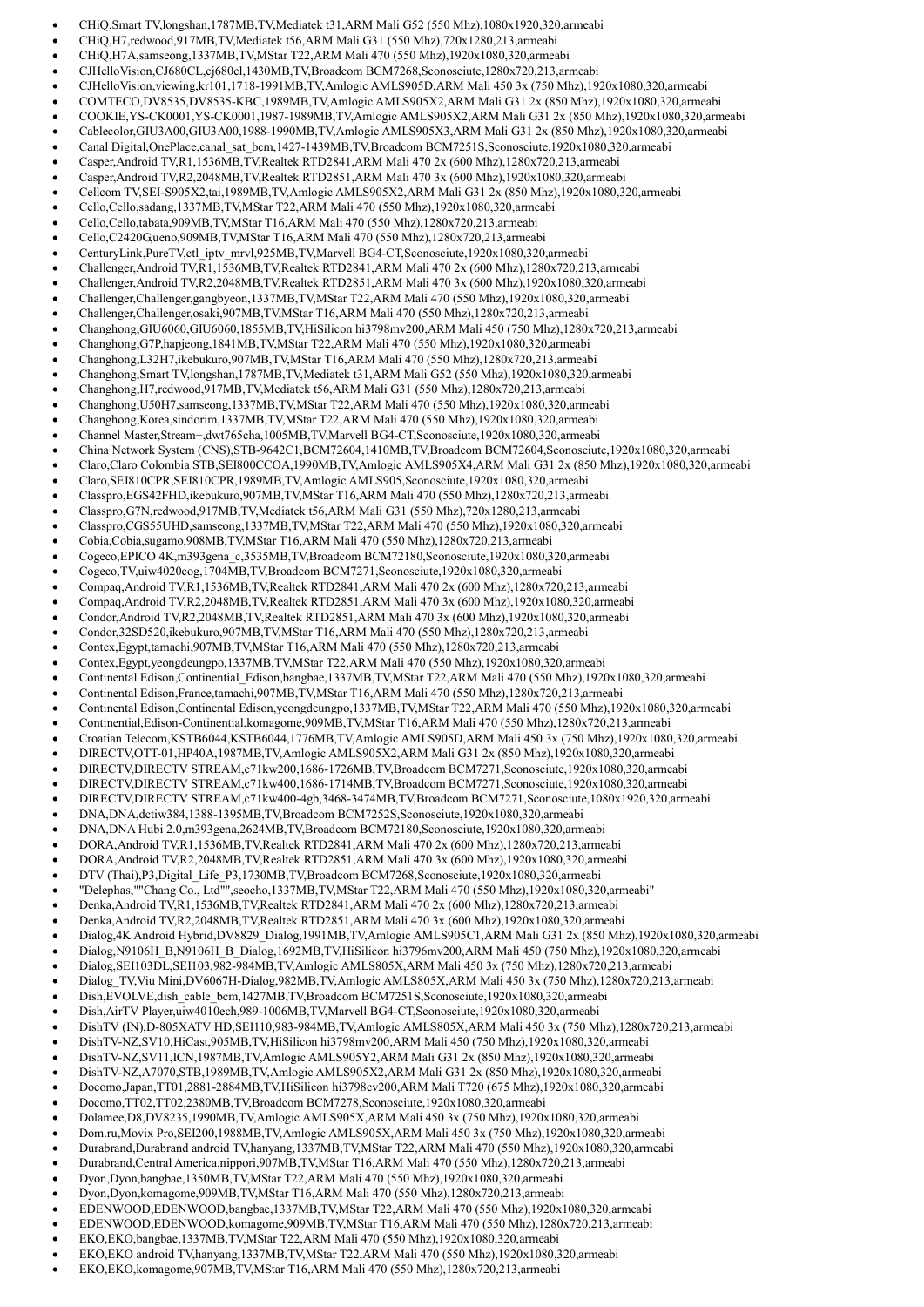- EKO,Australia,nippori,907MB,TV,MStar T16,ARM Mali 470 (550 Mhz),1280x720,213,armeabi
- EKO,Australia,tamachi,907MB,TV,MStar T16,ARM Mali 470 (550 Mhz),1280x720,213,armeabi
- EKO,Australia,yeongdeungpo,1337MB,TV,MStar T22,ARM Mali 470 (550 Mhz),1920x1080,320,armeabi
- ELEXIA,ELEXIA,bangbae,1350MB,TV,MStar T22,ARM Mali 470 (550 Mhz),1920x1080,320,armeabi
- ELEXIA,ELEXIA,komagome,908MB,TV,MStar T16,ARM Mali 470 (550 Mhz),1280x720,213,armeabi
- EMCALI,N9119M,N9119M,1989MB,TV,Amlogic AMLS905X2,ARM Mali G31 2x (850 Mhz),1920x1080,320,armeabi
- EONSmartBox,CHOTT0102,CHOTT0102,1988MB,TV,Amlogic AMLS905X3,ARM Mali G31 2x (850 Mhz),1920x1080,320,armeabi
- EONSmartBox,SDOTT0202,DV8519,1989MB,TV,Amlogic AMLS905X2,ARM Mali G31 2x (850 Mhz),1920x1080,320,armeabi
- EcoStar,ECOSTAR SMART TV,SW4H,1684MB,TV,Mediatek t32,ARM Mali G52 (550 Mhz),1920x1080,320,armeabi
- EcoStar,EcostarTV,shibuya,903MB,TV,MStar T16,ARM Mali 470 (550 Mhz),1280x720,213,armeabi
- Element,USA & CANADA,Tiger838,1762MB,TV,MStar T12,ARM Mali T820 (550 Mhz),1920x1080,320,arm64-v8a
- Elitelux,Australia,yeongdeungpo,1337MB,TV,MStar T22,ARM Mali 470 (550 Mhz),1920x1080,320,armeabi
- Elsys,ETRI01,SEI103,982-984MB,TV,Amlogic AMLS805X,ARM Mali 450 3x (750 Mhz),1280x720,213,armeabi
- Elsys,ETRI02,tai,1989MB,TV,Amlogic AMLS905X2,ARM Mali G31 2x (850 Mhz),1920x1080,320,armeabi
- Ematic,Jetstream AGT418,DV8235,1988-1991MB,TV,Amlogic AMLS905X,ARM Mali 450 3x (750 Mhz),1920x1080,320,armeabi
- Engel,ENGEL,bangbae,1337MB,TV,MStar T22,ARM Mali 470 (550 Mhz),1920x1080,320,armeabi
- Engel,LE3290ATV,osaki,907MB,TV,MStar T16,ARM Mali 470 (550 Mhz),1280x720,213,armeabi
- Entel,DECO ENTEL,DIW585,1988MB,TV,Amlogic AMLS905X,ARM Mali 450 3x (750 Mhz),1920x1080,320,armeabi
- Epson,STI6110,Bushi,1987-1990MB,TV,Amlogic AMLS905Y2,ARM Mali G31 2x (850 Mhz),1920x1080,320,armeabi Epson,SMF2,sti6200d101,2006MB,TV,Amlogic AMLT962E2,ARM Mali G31 2x (850 Mhz),1920x1080,320,armeabi
- Erito,Android TV,R1,1536MB,TV,Realtek RTD2841,ARM Mali 470 2x (600 Mhz),1280x720,213,armeabi
- EssentielB,Android TV,R1,1536MB,TV,Realtek RTD2841,ARM Mali 470 2x (600 Mhz),1280x720,213,armeabi
- EssentielB,Android TV,R2,2048MB,TV,Realtek RTD2851,ARM Mali 470 3x (600 Mhz),1920x1080,320,armeabi
- Estar,Lithuania,tamachi,907MB,TV,MStar T16,ARM Mali 470 (550 Mhz),1280x720,213,armeabi
- Estar,Lithuania,yeongdeungpo,1337MB,TV,MStar T22,ARM Mali 470 (550 Mhz),1920x1080,320,armeabi
- Estla,UHD Android TV,sindorim,1337MB,TV,MStar T22,ARM Mali 470 (550 Mhz),1920x1080,320,armeabi
- Euskaltel,Euskaltel,dciw384eus,1395MB,TV,Broadcom BCM7252S,Sconosciute,1920x1080,320,armeabi
- Euskaltel,Deco 4K con Android TV,m392,1635MB,TV,Broadcom BCM72160,Sconosciute,1920x1080,320,armeabi
- Evvoli,Android TV,R1,1536MB,TV,Realtek RTD2841,ARM Mali 470 2x (600 Mhz),1280x720,213,armeabi
- Evvoli,Android TV,R2,2048MB,TV,Realtek RTD2851,ARM Mali 470 3x (600 Mhz),1920x1080,320,armeabi
- F&U (Fandu),Greece,tamachi,907MB,TV,MStar T16,ARM Mali 470 (550 Mhz),1280x720,213,armeabi
- F&U (Fandu),Greece,yeongdeungpo,1337MB,TV,MStar T22,ARM Mali 470 (550 Mhz),1920x1080,320,armeabi
- FPT Telecom,FPT ATV Play Box,DV8236,983MB,TV,Amlogic AMLS905X,ARM Mali 450 3x (750 Mhz),1920x1080,320,armeabi
- FPT Telecom,FPT Play Box +,DV8536-KVF,1990MB,TV,Amlogic AMLS905X2,ARM Mali G31 2x (850 Mhz),1920x1080,320,armeabi
- FPT Telecom,SEI500FPT,SEI500FPT,1989MB,TV,Amlogic AMLS905X2,ARM Mali G31 2x (850 Mhz),1920x1080,320,armeabi
- FPT Telecom,SEI610FPT,SEI610FPT,1987MB,TV,Amlogic AMLS905X3,ARM Mali G31 2x (850 Mhz),1920x1080,320,armeabi
- FPT Trading,A15,A15\_01,1702MB,TV,Amlogic AMLS905X,ARM Mali 450 3x (750 Mhz),1920x1080,320,armeabi
- Flnet,BANDOTT,ba101,1718-1991MB,TV,Amlogic AMLS905D,ARM Mali 450 3x (750 Mhz),1920x1080,320,armeabi
- Flnet,BANDOTT Sandwich,ba201,1718MB,TV,Amlogic AMLS905D,ARM Mali 450 3x (750 Mhz),1920x1080,320,arm64-v8a
- Flow,FlowBox-F1,HP40A2,1988-1990MB,TV,Amlogic AMLS905X2,ARM Mali G31 2x (850 Mhz),1920x1080,320,armeabi
- Formuler,GTV,GTV,1988-2008MB,TV,Amlogic AMLS905X2,ARM Mali G31 2x (850 Mhz),1920x1080,320,armeabi
- Foxtel,Foxtel Now box,dwt765fxt,1006MB,TV,Marvell BG4-CT,Sconosciute,1920x1080,320,armeabi
- Freebox,Mini 4K,fbx6lc,1446-1450MB,TV,Broadcom BCM7252,Sconosciute,1920x1080,320,armeabi
- Freebox,Mini 4K,fbx6lcv2,1398-1418MB,TV,Broadcom BCM7252S,Sconosciute,1920x1080,320,armeabi
- Freebox,Freebox Player POP,fbx8am,1988-1990MB,TV,Amlogic AMLS905X2,ARM Mali G31 2x (850 Mhz),1920x1080,320,armeabi
- Fresh,FreshTV,shinagawa,907MB,TV,MStar T16,ARM Mali 470 (550 Mhz),1280x720,213,armeabi
- Funai Electric,POE-SMB400-FN1,daitou,1857MB,TV,HiSilicon hi3798cv200,ARM Mali T720 (675 Mhz),1920x1080,320,armeabi
- Funai Electric,Smart TV,peach,2820-2958MB,TV,Mediatek MT5598,ARM Mali G71 3x (698 Mhz),1920x1080,320,armeabi
- G-Guard,G Guard SMART TV,SW4H,1684MB,TV,Mediatek t32,ARM Mali G52 (550 Mhz),1920x1080,320,armeabi
- G-Guard,fushan\_Guard,hamamatsucho,903MB,TV,MStar T16,ARM Mali 470 (550 Mhz),1280x720,213,armeabi
- G-Guard,G GuardTV,shibuya,903MB,TV,MStar T16,ARM Mali 470 (550 Mhz),1280x720,213,armeabi
- G-Guard,xiaoyushan\_emG,xiaoyushan,1829MB,TV,Mediatek MT5597,ARM Mali 450 (492 Mhz),1920x1080,320,armeabi
- Geniatech,ATV495MAX,enjoytv,1720-2007MB,TV,Amlogic AMLS905X,ARM Mali 450 3x (750 Mhz),1920x1080,320,armeabi
- Geniatech,Enjoytv\_hybrid,enjoytv\_hybrid,1672MB,TV,Amlogic AMLS905X,ARM Mali 450 3x (750 Mhz),1920x1080,320,arm64-v8a
- Get,Get Box,dciw387get,1694MB,TV,Broadcom BCM7271,Sconosciute,1920x1080,320,armeabi
- Globe Telecom,Globe,SEI120G,982-984MB,TV,Amlogic AMLS805X,ARM Mali 450 3x (750 Mhz),1280x720,213,armeabi
- Google,Chromecast Google TV,sabrina,1958MB,TV,Amlogic AMLS905D3,ARM Mali G31 2x (850 Mhz),1920x1080,320,armeabi
- Grundig,Grundig Android TV,shinagawa,907MB,TV,MStar T16,ARM Mali 470 (550 Mhz),1280x720,213,armeabi
- Grundig,Grundig Android TV,sinchon,1350MB,TV,MStar T22,ARM Mali 470 (550 Mhz),1080x1920,320,armeabi
- Grunhelm,GT9HD32,ikebukuro,907MB,TV,MStar T16,ARM Mali 470 (550 Mhz),1280x720,213,armeabi
- Grunhelm,GT9UHD,samseong,1337MB,TV,MStar T22,ARM Mali 470 (550 Mhz),1920x1080,320,armeabi
- 
- Grunkel,Spain,tamachi,907MB,TV,MStar T16,ARM Mali 470 (550 Mhz),1280x720,213,armeabi
- Grunkel,Spain,yeongdeungpo,1337MB,TV,MStar T22,ARM Mali 470 (550 Mhz),1920x1080,320,armeabi
- HAKO,HAKO mini,GMP,1990MB,TV,Amlogic AMLS905Y2,ARM Mali G31 2x (850 Mhz),1920x1080,320,armeabi
- HIMADE,Smart TV,sindorim,1337MB,TV,MStar T22,ARM Mali 470 (550 Mhz),1920x1080,320,armeabi
- HOT (il),HOT Streamer,DV8555-KIH,1990MB,TV,Amlogic AMLS905X2,ARM Mali G31 2x (850 Mhz),1920x1080,320,armeabi
- Haier,OLED TV S9,SW4H\_FF,1684MB,TV,Mediatek t32,ARM Mali G52 (550 Mhz),1920x1080,320,armeabi
- Haier,Haier Android TV DVB2K,broadway,915MB,TV,Mediatek t56,ARM Mali G31 (550 Mhz),1280x720,213,armeabi
- Haier,Haier Android TV PRO,daan,1787-1790MB,TV,Mediatek t31,ARM Mali G52 (550 Mhz),1920x1080,320,armeabi
- Haier,candy android TV,hanyang,1337-1350MB,TV,MStar T22,ARM Mali 470 (550 Mhz),1920x1080,320,armeabi
- Haier,Haier Android TV,hongik,1337MB,TV,MStar T22,ARM Mali 470 (550 Mhz),1920x1080,320,armeabi
- Haier,Ecuador,nippori,907MB,TV,MStar T16,ARM Mali 470 (550 Mhz),1280x720,213,armeabi
- Haier,Haier Android TV,uguisudani,903MB,TV,MStar T16,ARM Mali 470 (550 Mhz),1280x720,213,armeabi
- Harman TV,JBL link bar,atom,1988MB,TV,Amlogic AMLT962E,ARM Mali 450 3x (750 Mhz),1920x1080,320,armeabi
- Hathway,OTH-100,SEI103,984MB,TV,Amlogic AMLS805X,ARM Mali 450 3x (750 Mhz),1280x720,213,armeabi
- Hathway,DVB-ATV100,SEI111H,983-984MB,TV,Amlogic AMLS805X,ARM Mali 450 3x (750 Mhz),1280x720,213,armeabi
- HiMedia,S500,HiBox,1857MB,TV,HiSilicon hi3798mv200,ARM Mali 450 (750 Mhz),1920x1080,320,armeabi
- Hisense,fushan\_em,hamamatsucho,903-908MB,TV,MStar T16,ARM Mali 470 (550 Mhz),1280x720,213,armeabi
- Hisense,H5500F,harajuku,903MB,TV,MStar T16,ARM Mali 470 (550 Mhz),1280x720,213,armeabi
- Hisense,huangshan,huangshan,1939MB,TV,Mediatek t30,ARM Mali G52 2x (800 Mhz),1920x1080,320,armeabi
- Hisense,laohushan,laohushan,1828MB,TV,MStar T22,ARM Mali 470 (550 Mhz),1920x1080,320,armeabi
- Hisense,9980,taishan,2408MB,TV,Mediatek t30,ARM Mali G52 2x (800 Mhz),1920x1080,320,armeabi
- Hisense,xiaoyushan-em,xiaoyushan,1828-1829MB,TV,Mediatek MT5597,ARM Mali 450 (492 Mhz),1920x1080,320,armeabi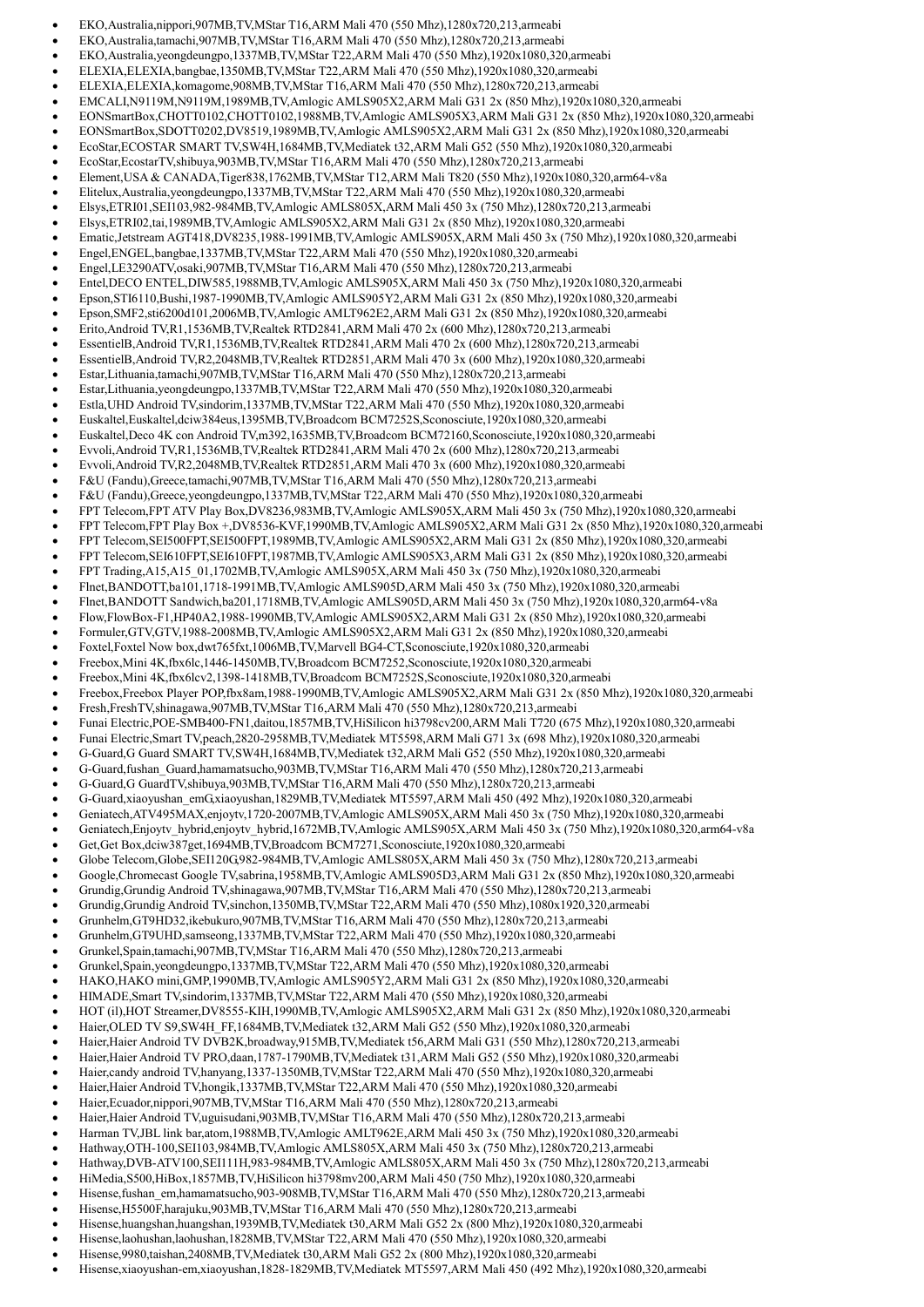- Hisense,xinhaoshan,xinhaoshan,1306MB,TV,MStar T22,ARM Mali 470 (550 Mhz),1920x1080,320,armeabi
- Hitachi,Android TV,R1,1536MB,TV,Realtek RTD2841,ARM Mali 470 2x (600 Mhz),1280x720,213,armeabi
- Hitachi,Android TV,R2,2048MB,TV,Realtek RTD2851,ARM Mali 470 3x (600 Mhz),1920x1080,320,armeabi
- Hitachi,Hitachi,bangbae,1337MB,TV,MStar T22,ARM Mali 470 (550 Mhz),1920x1080,320,armeabi
- Hitachi,Hitachi,komagome,909MB,TV,MStar T16,ARM Mali 470 (550 Mhz),1280x720,213,armeabi Hitachi,LD50CHS04U,samseong,1337MB,TV,MStar T22,ARM Mali 470 (550 Mhz),1920x1080,320,armeabi
- Homatics,SEI600HM,HND,1989MB,TV,Amlogic AMLS905X3,ARM Mali G31 2x (850 Mhz),1920x1080,320,armeabi
- Homatics,Dongle Q,ICN,1987MB,TV,Amlogic AMLS905Y2,ARM Mali G31 2x (850 Mhz),1920x1080,320,armeabi
- Home Elite,Android TV,R1,1536MB,TV,Realtek RTD2841,ARM Mali 470 2x (600 Mhz),1280x720,213,armeabi
- Homeplustv,Homeplus\_ATV HCA-6010,HCA6010,1789MB,TV,Realtek RTD1319,ARM Mali G31 2x (750 Mhz),1920x1080,320,armeabi
- Homeplustv,STB-6252C,STB6252C,1854MB,TV,Mediatek MT5251,ARM Mali T820 (650 Mhz),1920x1080,320,armeabi
- HumaxDigital,Descodificador Orange TV,b604tnw,1437-1444MB,TV,Broadcom BCM72604,Sconosciute,1920x1080,320,armeabi
- HumaxDigital,FVP-4KGTR,fvp4kgtr,2287MB,TV,Broadcom BCM7278,Sconosciute,1920x1080,320,armeabi
- HumaxDigital,H5\_DLIVE,h5mini,1988-1991MB,TV,Amlogic AMLS905D,ARM Mali 450 3x (750 Mhz),1920x1080,320,armeabi
- HumaxDigital,TMAU400,tmau400,1775MB,TV,Broadcom BCM7268,Sconosciute,1920x1080,320,armeabi
- HumaxDigital,VISION W1,vision,1991MB,TV,Amlogic AMLS905D,ARM Mali 450 3x (750 Mhz),1920x1080,320,armeabi
- Hykker,Smart Box Android TV,DV8038,985MB,TV,Amlogic AMLS805X,ARM Mali 450 3x (750 Mhz),1280x720,213,armeabi
- Hyundai,Android TV,R1,1536MB,TV,Realtek RTD2841,ARM Mali 470 2x (600 Mhz),1280x720,213,armeabi
- Hyundai,Android TV,R2,2048MB,TV,Realtek RTD2851,ARM Mali 470 3x (600 Mhz),1920x1080,320,armeabi
- Hyundai,Hyundai,bangbae,1337MB,TV,MStar T22,ARM Mali 470 (550 Mhz),1920x1080,320,armeabi
- Hyundai,Hyundai,gangbyeon,1337MB,TV,MStar T22,ARM Mali 470 (550 Mhz),1920x1080,320,armeabi
- Hyundai,Hyundai android TV,hanyang,1337MB,TV,MStar T22,ARM Mali 470 (550 Mhz),1920x1080,320,armeabi
- Hyundai,H-LED32ES5008,ikebukuro,907MB,TV,MStar T16,ARM Mali 470 (550 Mhz),1280x720,213,armeabi
- Hyundai,Hyundai,komagome,909MB,TV,MStar T16,ARM Mali 470 (550 Mhz),1280x720,213,armeabi Hyundai,Ecuador,nippori,907MB,TV,MStar T16,ARM Mali 470 (550 Mhz),1280x720,213,armeabi
- Hyundai,Hyundai,osaki,907MB,TV,MStar T16,ARM Mali 470 (550 Mhz),1280x720,213,armeabi
- Hyundai,H-LED50EU7008,samseong,1337MB,TV,MStar T22,ARM Mali 470 (550 Mhz),1920x1080,320,armeabi
- Hyundai,Hyundai 2K TV,shinjuku,907MB,TV,MStar T16,ARM Mali 470 (550 Mhz),1280x720,213,armeabi
- Hyundai,HYLED5520A4KM,sindorim,1337MB,TV,MStar T22,ARM Mali 470 (550 Mhz),1920x1080,320,armeabi
- Hyundai,Italy,tamachi,907MB,TV,MStar T16,ARM Mali 470 (550 Mhz),1280x720,213,armeabi
- Hyundai,Italy,yeongdeungpo,1337MB,TV,MStar T22,ARM Mali 470 (550 Mhz),1920x1080,320,armeabi
- IMPEX,Grande FHD TV,takao,908MB,TV,MStar T16,ARM Mali 470 (550 Mhz),1280x720,213,armeabi
- "INFINITON,""SPAIN, MOROCCO, PORTUGAL"",tamachi,907MB,TV,MStar T16,ARM Mali 470 (550 Mhz),1280x720,213,armeabi"
- IZZI Telecom,Mexico,B820C-A15\_ZTE,1989-1990MB,TV,Amlogic AMLS905X2,ARM Mali G31 2x (850 Mhz),1920x1080,320,armeabi
- 
- IZZI Telecom,HP2714,HPH65,1858MB,TV,HiSilicon hi3798mv200,ARM Mali 450 (750 Mhz),1920x1080,320,armeabi
- IZZI Telecom,SKYWORTH-HY4002,HY40A1,1989-1990MB,TV,Amlogic AMLS905X2,ARM Mali G31 2x (850 Mhz),1920x1080,320,armeabi
- IndiHome,B860H V5.0,B860HV5\_Telkom,1990-2008MB,TV,Amlogic AMLS905X2,ARM Mali G31 2x (850 Mhz),1920x1080,320,armeabi
- IndiHome,HG680\_FJ,HG680,1991MB,TV,Amlogic AMLS905X2,ARM Mali G31 2x (850 Mhz),1920x1080,320,armeabi
- Indurama,indurama 4K TV,SW4H,1684MB,TV,Mediatek t32,ARM Mali G52 (550 Mhz),1920x1080,320,armeabi
- Indurama,indurama 2K TV,shinjuku,907MB,TV,MStar T16,ARM Mali 470 (550 Mhz),1280x720,213,armeabi
- Infinix,32X1,ikebukuro,907MB,TV,MStar T16,ARM Mali 470 (550 Mhz),1280x720,213,armeabi
- Infinix,55X1,samseong,1337MB,TV,MStar T22,ARM Mali 470 (550 Mhz),1920x1080,320,armeabi
- Infocus,TAIWAN,sindorim,1337MB,TV,MStar T22,ARM Mali 470 (550 Mhz),1920x1080,320,armeabi
- Innopia,KCTV,IMTM5000R,1990MB,TV,Amlogic AMLS905X4,ARM Mali G31 2x (850 Mhz),1920x1080,320,armeabi
- Inspur,start.ca IPBS9510,S905,1989-2007MB,TV,Amlogic AMLS905X,ARM Mali 450 3x (750 Mhz),1920x1080,320,armeabi
- Intelbras,IZY01,DV8038,982MB,TV,Amlogic AMLS805X,ARM Mali 450 3x (750 Mhz),720x1280,213,armeabi
- Intex,Android TV,R1,1536MB,TV,Realtek RTD2841,ARM Mali 470 2x (600 Mhz),1280x720,213,armeabi
- Inves,Spain,tamachi,907MB,TV,MStar T16,ARM Mali 470 (550 Mhz),1280x720,213,armeabi
- Inves,Spain,yeongdeungpo,1337MB,TV,MStar T22,ARM Mali 470 (550 Mhz),1920x1080,320,armeabi
- Iris,IRIS 4K Android TV,SW4H\_FF,1684MB,TV,Mediatek t32,ARM Mali G52 (550 Mhz),1920x1080,320,armeabi
- 
- Iris,Iris 2K TV,shinagawa,907MB,TV,MStar T16,ARM Mali 470 (550 Mhz),1280x720,213,armeabi
- Iskon,Iskon.TV,wh220\_iskon,1988MB,TV,Amlogic AMLS905D,ARM Mali 450 3x (750 Mhz),1920x1080,320,armeabi
- Itel,itel 4K TV,SW4H,1684MB,TV,Mediatek t32,ARM Mali G52 (550 Mhz),1920x1080,320,armeabi
- Itel,G4310IE,ikebukuro,907MB,TV,MStar T16,ARM Mali 470 (550 Mhz),1280x720,213,armeabi
- Itel,G5524BE,samseong,1337MB,TV,MStar T22,ARM Mali 470 (550 Mhz),1920x1080,320,armeabi
- Itel,itel TV,shibuya,903MB,TV,MStar T16,ARM Mali 470 (550 Mhz),1280x720,213,armeabi
- J:COM,XA401,XA401,2380MB,TV,Broadcom BCM7278,Sconosciute,1920x1080,320,armeabi
- J:COM,XA402,XA402,2363MB,TV,Broadcom BCM7278,Sconosciute,1920x1080,320,armeabi
- J:COM,XA403,sti6260d195,1990MB,TV,Amlogic AMLS905Y4,ARM Mali G31 2x (850 Mhz),1920x1080,320,armeabi
- JVC,4K\_Edition,Android\_TV\_BOX,2008MB,TV,Amlogic AMLS905X2,ARM Mali G31 2x (850 Mhz),1920x1080,320,armeabi
- JVC,Android TV,R1,1536MB,TV,Realtek RTD2841,ARM Mali 470 2x (600 Mhz),1280x720,213,armeabi
- JVC,Android TV,R2,2048MB,TV,Realtek RTD2851,ARM Mali 470 3x (600 Mhz),1920x1080,320,armeabi
- JVC,JVC,bangbae,1337MB,TV,MStar T22,ARM Mali 470 (550 Mhz),1920x1080,320,armeabi
- JVC,Amtran,gangbyeon,1337MB,TV,MStar T22,ARM Mali 470 (550 Mhz),1920x1080,320,armeabi
- JVC,LT-40N5115A,ikebukuro,907MB,TV,MStar T16,ARM Mali 470 (550 Mhz),1280x720,213,armeabi
- 
- JVC,JVC,komagome,907-909MB,TV,MStar T16,ARM Mali 470 (550 Mhz),1280x720,213,armeabi JVC,LT-32K397,osaki,907MB,TV,MStar T16,ARM Mali 470 (550 Mhz),1280x720,213,armeabi
- JVC,Dixons,sadang,1337MB,TV,MStar T22,ARM Mali 470 (550 Mhz),1920x1080,320,armeabi
- JVC,LT-50N7115A,samseong,1337MB,TV,MStar T22,ARM Mali 470 (550 Mhz),1920x1080,320,armeabi
- JVC,JVC,seocho,1337MB,TV,MStar T22,ARM Mali 470 (550 Mhz),1920x1080,320,armeabi
- JVC,LT-50KC507,sindorim,1337MB,TV,MStar T22,ARM Mali 470 (550 Mhz),1920x1080,320,armeabi
- JVC,JVC,sugamo,907MB,TV,MStar T16,ARM Mali 470 (550 Mhz),1280x720,213,armeabi
- JVC,UK,tabata,909MB,TV,MStar T16,ARM Mali 470 (550 Mhz),1280x720,213,armeabi
- JVC,South Africa/Australia /Israel/Paraguay,tamachi,907-908MB,TV,MStar T16,ARM Mali 470 (550 Mhz),1280x720,213,armeabi
- JVC,France,yeongdeungpo,1337MB,TV,MStar T22,ARM Mali 470 (550 Mhz),1920x1080,320,armeabi
- Japan Digital Serve,Amigo7xJDS,Amigo7xJDS,1989-1990MB,TV,Amlogic AMLS905X2,ARM Mali G31 2x (850 Mhz),1920x1080,320,armeabi
- Jawwy TV,JAWWY-TV-2.0,HP40A,1987MB,TV,Amlogic AMLS905X2,ARM Mali G31 2x (850 Mhz),1920x1080,320,armeabi
- Jooyon,UHD Android TV,sindorim,1337MB,TV,MStar T22,ARM Mali 470 (550 Mhz),1920x1080,320,armeabi
- K-ELEC,K-ELEC,bangbae,1337MB,TV,MStar T22,ARM Mali 470 (550 Mhz),1920x1080,320,armeabi
- KAGIS,Australia,yeongdeungpo,1337MB,TV,MStar T22,ARM Mali 470 (550 Mhz),1920x1080,320,armeabi
- KCCL,N9109M,N9109M,983MB,TV,Amlogic AMLS905X,ARM Mali 450 3x (750 Mhz),1080x1920,320,armeabi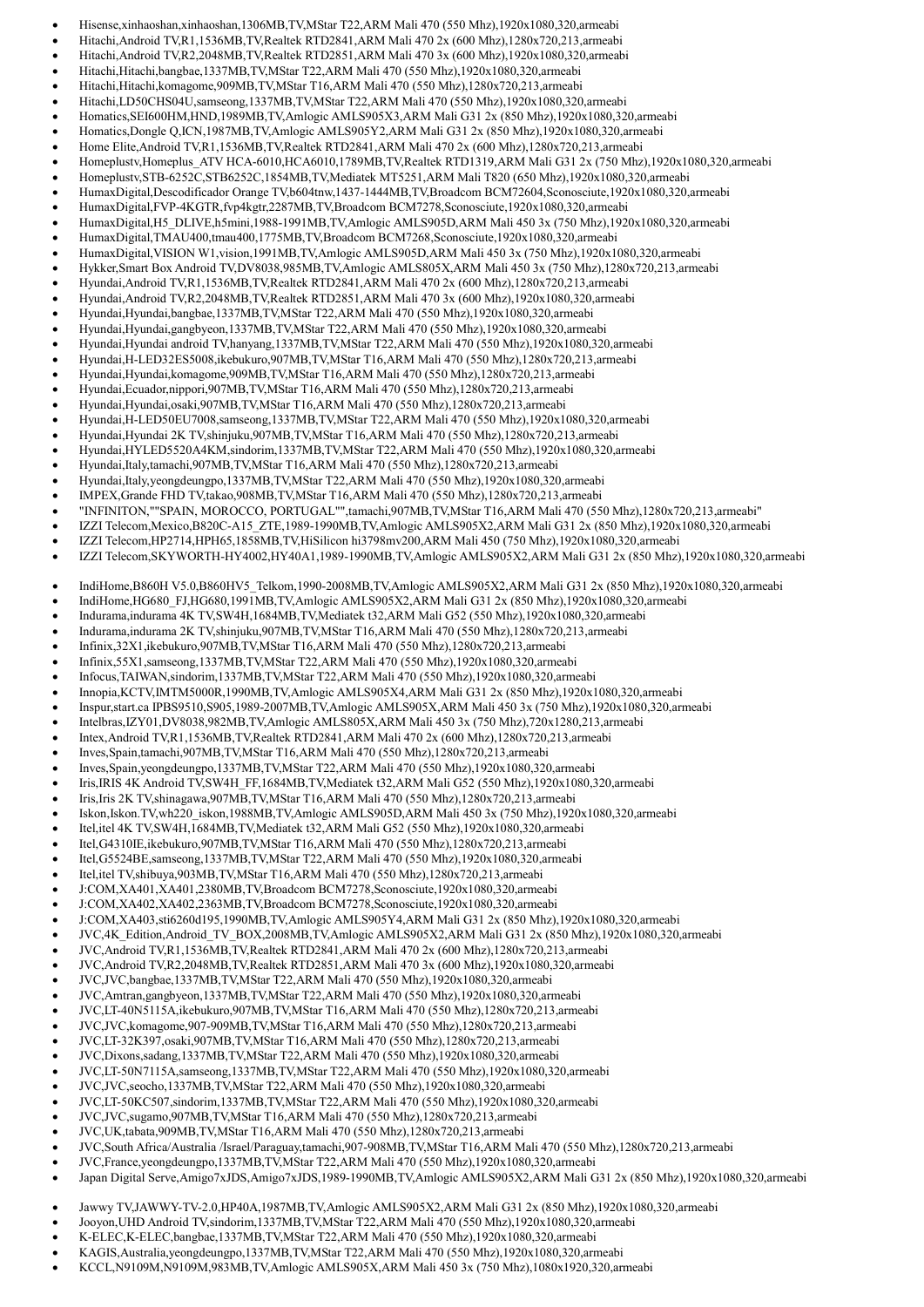- KCTV,CJ680CM,jj680cm,1728MB,TV,Broadcom BCM7268,Sconosciute,1280x720,213,armeabi
- KDDI,CablePlus STB,C02AS,1263MB,TV,Broadcom BCM7252S,Sconosciute,1920x1080,320,armeabi
- KDDI,Cableplus STB-2,C02AS5,2374-2397MB,TV,Broadcom BCM7278,Sconosciute,1920x1080,320,armeabi
- KDDI,STW2000,H02ST1,1203-1216MB,TV,Broadcom BCM7252S,Sconosciute,1920x1080,320,armeabi
- KDDI,STA3000,sti6030d111,1988-1989MB,TV,Amlogic AMLS905X,ARM Mali 450 3x (750 Mhz),1920x1080,320,armeabi
- KEMPLER STRAUSS,50F1,gangbyeon,1337MB,TV,MStar T22,ARM Mali 470 (550 Mhz),1920x1080,320,armeabi
- KEMPLER STRAUSS,32FD1,kanda,903MB,TV,MStar T16,ARM Mali 470 (550 Mhz),1280x720,213,armeabi
- KONKA,KONKA,seocho,1337MB,TV,MStar T22,ARM Mali 470 (550 Mhz),1920x1080,320,armeabi
- KONKA,KONKA,sugamo,907MB,TV,MStar T16,ARM Mali 470 (550 Mhz),1280x720,213,armeabi
- KTV,PureKTV,DV8219,1702-2007MB,TV,Amlogic AMLS905X,ARM Mali 450 3x (750 Mhz),1920x1080,320,armeabi
- KUNFT,K5132H32H,ikebukuro,907MB,TV,MStar T16,ARM Mali 470 (550 Mhz),1280x720,213,armeabi
- KUNFT,K5130H43U,samseong,1337MB,TV,MStar T22,ARM Mali 470 (550 Mhz),1920x1080,320,armeabi
- Kalley,Android TV,R1,1536MB,TV,Realtek RTD2841,ARM Mali 470 2x (600 Mhz),1280x720,213,armeabi
- Kalley,Android TV,R2,2048MB,TV,Realtek RTD2851,ARM Mali 470 3x (600 Mhz),1920x1080,320,armeabi
- Kalley,xiaoyushan\_kalley,xiaoyushan,1828MB,TV,Mediatek MT5597,ARM Mali 450 (492 Mhz),1920x1080,320,armeabi KaonMedia,KM\_SH368AT,KM\_SH368AT,1726-1729MB,TV,Broadcom BCM7268,Sconosciute,1920x1080,320,armeabi
- KaonMedia,KSTB6077,KSTB6077,1587-1642MB,TV,Broadcom BCM7268,Sconosciute,1920x1080,320,armeabi
- Kbro,N97\_A1B\_72115,A1B\_72115,1639MB,TV,Broadcom BCM72115,Sconosciute,1920x1080,320,armeabi
- Kbro,N97\_A1\_3796,A1\_3796,1691MB,TV,HiSilicon hi3796mv200,ARM Mali 450 (750 Mhz),1920x1080,320,armeabi
- Kbro,A0\_S905X2,sti6160d19,1987MB,TV,Amlogic AMLS905X2,ARM Mali G31 2x (850 Mhz),1920x1080,320,armeabi
- Kinetic,RSTV-A4K-16,DV8219,1988MB,TV,Amlogic AMLS905X,ARM Mali 450 3x (750 Mhz),1920x1080,320,armeabi
- Kivi,KIVI,bangbae,1337MB,TV,MStar T22,ARM Mali 470 (550 Mhz),1920x1080,320,armeabi
- Kivi,KIVI,komagome,909MB,TV,MStar T16,ARM Mali 470 (550 Mhz),1280x720,213,armeabi
- Kogan,Kogan SmarterTV,hanyang,1337MB,TV,MStar T22,ARM Mali 470 (550 Mhz),1920x1080,320,armeabi
- Kogan,KALED32RH9210STA,ikebukuro,907MB,TV,MStar T16,ARM Mali 470 (550 Mhz),1280x720,213,armeabi
- Kogan,Smart TV,longshan,1787MB,TV,Mediatek t31,ARM Mali G52 (550 Mhz),1080x1920,320,armeabi
- Kogan,Australia,nippori,907MB,TV,MStar T16,ARM Mali 470 (550 Mhz),1280x720,213,armeabi
- Kogan,KALED50XU9210STA,samseong,1337MB,TV,MStar T22,ARM Mali 470 (550 Mhz),1920x1080,320,armeabi
- Kogan,Australia,shibuya,903MB,TV,MStar T16,ARM Mali 470 (550 Mhz),1280x720,213,armeabi
- Kogan,Australia,tamachi,907MB,TV,MStar T16,ARM Mali 470 (550 Mhz),1280x720,213,armeabi
- Kogan,Australia,yeongdeungpo,1337MB,TV,MStar T22,ARM Mali 470 (550 Mhz),1920x1080,320,armeabi
- Kooda,KOODA 2K TV,shibuya,903MB,TV,MStar T16,ARM Mali 470 (550 Mhz),1280x720,213,armeabi
- Korea Telecom,MA4000,MA4000,2995MB,TV,Amlogic AMLS905X4,ARM Mali G31 2x (850 Mhz),1920x1080,320,armeabi
- LEVEL TV,32F1D,osaki,907MB,TV,MStar T16,ARM Mali 470 (550 Mhz),1280x720,213,armeabi
- LG HelloVision,K1100UA,K1100UA,2672MB,TV,Broadcom BCM72160,Sconosciute,1280x720,213,armeabi
- LG HelloVision,T1100UA,uce4027cjh,1901MB,TV,Marvell BG5-CT,Imagination Tech PowerVR GE8310 (600 Mhz),1280x720,213,armeabi
- LGE,TR3BF,Hi3751V811,2833MB,TV,HiSilicon Hi3751V811,ARM Mali G51 4x (600 Mhz),1920x1080,240,arm64-v8a
- LGU+,U+ tv woofer,hg2,941-975MB,TV,Marvell BG2Q4K,Sconosciute,1280x720,213
- LGU+,U+ tv woofer 1.5,hg2\_iot,941-975MB,TV,Marvell BG2Q4K,Sconosciute,1280x720,213,armeabi
- LGU+,U+ tv UHD,tvg2,941-975MB,TV,Marvell BG2Q4K,Sconosciute,1280x720,213,armeabi
- LGU+,U+tv UHD2,tvg2a,938-997MB,TV,Marvell BG4-CT,Sconosciute,1920x1080,320,armeabi
- LGU+,U+tv UHD3,uie4027lgu,1902-1983MB,TV,Marvell BG5-CT,Imagination Tech PowerVR GE8310 (600 Mhz),1920x1080,320,armeabi
- LGU+,U+tv Soundbar Black,ute7057lgu,2476MB,TV,Synaptics VS-680,Imagination Tech PowerVR GE9920 (700 Mhz),1920x1080,320,armeabi
- LGU+,U+tv soundbar,woofer2,938-997MB,TV,Marvell BG4-CT,Sconosciute,1920x1080,320,armeabi
- "LISTO,""France, Belgium, Germany, The Netherlands, Italy, Spain, Portugal"",yeongdeungpo,1337MB,TV,MStar T22,ARM Mali 470 (550 Mhz),1920x1080,320,armeabi"
- LLA,Orion,SEI500L,1989MB,TV,Amlogic AMLS905X2,ARM Mali G31 2x (850 Mhz),1920x1080,320,armeabi
- LLOYD,Android TV,R1,1536MB,TV,Realtek RTD2841,ARM Mali 470 2x (600 Mhz),1280x720,213,armeabi
- LLOYD,Android TV,R2,2048MB,TV,Realtek RTD2851,ARM Mali 470 3x (600 Mhz),1920x1080,320,armeabi
- LUCOMS,Android TV,R1,1536MB,TV,Realtek RTD2841,ARM Mali 470 2x (600 Mhz),1280x720,213,armeabi
- LUCOMS,Android TV,R2,2048MB,TV,Realtek RTD2851,ARM Mali 470 3x (600 Mhz),1920x1080,320,armeabi
- LUCOMS,T05CUA,sindorim,1337MB,TV,MStar T22,ARM Mali 470 (550 Mhz),1920x1080,320,armeabi
- Le,LeTV X40,X4\_40,2914MB,TV,MStar MSD6A938,Sconosciute,1920x1080,240,arm64-v8a
- LeTV,uMax85,DemeterDV,3616MB,TV,MStar MSD6A938,Sconosciute,1920x1080,320,arm64-v8a
- "Leeco,""X Serials(X43 Pro, X55, X65)"",DemeterUHD,2913MB,TV,MStar MSD6A938,Sconosciute,1920x1080,320,arm64-v8a"
- Life Stick,LifeStick,ts201,940-943MB,TV,Qualcomm APQ8016,Qualcomm Adreno 306 (400 Mhz),1920x1080,320,armeabi
- LinkNet,X1 Prime,DCN88\_72604\_LN,1376-1473MB,TV,Broadcom BCM72604,Sconosciute,1280x720,213,armeabi
- LinkNet,X1-Prime-c,DTC9565,1692MB,TV,HiSilicon hi3796mv200,ARM Mali 450 (750 Mhz),1920x1080,320,armeabi
- Linsar,Linsar,bangbae,1337MB,TV,MStar T22,ARM Mali 470 (550 Mhz),1920x1080,320,armeabi
- Linsar,Linsar,komagome,909MB,TV,MStar T16,ARM Mali 470 (550 Mhz),1280x720,213,armeabi
- Linsar,Llinsar,ueno,909MB,TV,MStar T16,ARM Mali 470 (550 Mhz),1280x720,213,armeabi
- Logik,LOGIK,sadang,1337MB,TV,MStar T22,ARM Mali 470 (550 Mhz),1920x1080,320,armeabi
- Logik,LOGIK,tabata,909MB,TV,MStar T16,ARM Mali 470 (550 Mhz),1280x720,213,armeabi
- Logik,L32AHE19,ueno,909MB,TV,MStar T16,ARM Mali 470 (550 Mhz),1280x720,213,armeabi
- MAG,MAG425A,MAG425A,1856-1858MB,TV,HiSilicon hi3798mv200,ARM Mali 450 (750 Mhz),1280x720
- MAG,MAG500A,MAG500A,1988-1990MB,TV,Amlogic AMLS905X2,ARM Mali G31 2x (850 Mhz),1920x1080,320,armeabi
- MEO(Portugal),MEOBox 4K,DIW3930-MEO,2592MB,TV,Broadcom BCM72180,Sconosciute,1920x1080,320,armeabi
- MEO(Portugal),MEO TV Box 4K,DV8555-MEO,1990MB,TV,Amlogic AMLS905X2,ARM Mali G31 2x (850 Mhz),1920x1080,320,armeabi
- MGS,MGS,bangbae,1337MB,TV,MStar T22,ARM Mali 470 (550 Mhz),1920x1080,320,armeabi
- MGS,MGS,komagome,909MB,TV,MStar T16,ARM Mali 470 (550 Mhz),1280x720,213,armeabi
- MINIX,MINIX NEO T5,DV8553,1989MB,TV,Amlogic AMLS905X2,ARM Mali G31 2x (850 Mhz),1920x1080,320,armeabi
- MIRAY,Android TV,R1,1536MB,TV,Realtek RTD2841,ARM Mali 470 2x (600 Mhz),1280x720,213,armeabi
- MIRAY,Android TV,R2,2048MB,TV,Realtek RTD2851,ARM Mali 470 3x (600 Mhz),1920x1080,320,armeabi
- MNC NOW,CYBORG001,HP40A3,1989-1990MB,TV,Amlogic AMLS905X2,ARM Mali G31 2x (850 Mhz),1920x1080,320,armeabi
- MTC,Infiniton,bangbae,1337MB,TV,MStar T22,ARM Mali 470 (550 Mhz),1920x1080,320,armeabi
- MTC,Infiniton,komagome,909MB,TV,MStar T16,ARM Mali 470 (550 Mhz),1280x720,213,armeabi
- MTC,ENTV,seocho,1337MB,TV,MStar T22,ARM Mali 470 (550 Mhz),1920x1080,320,armeabi
- MTS (RU),Russia,B866\_MTS\_IPTV,2007MB,TV,Amlogic AMLS905X,ARM Mali 450 3x (750 Mhz),1920x1080,320,armeabi
- MTS (RU),DV8304-C,DV8304C,1989MB,TV,Amlogic AMLS905D,ARM Mali 450 3x (750 Mhz),1920x1080,320,armeabi
- MULTYNET,Pakistan,tamachi,907MB,TV,MStar T16,ARM Mali 470 (550 Mhz),1280x720,213,armeabi
- MULTYNET,Pakistan,yeongdeungpo,1337MB,TV,MStar T22,ARM Mali 470 (550 Mhz),1920x1080,320,armeabi
- Magenta TV,MagentaTV ONE,HY44G,3765MB,TV,Amlogic AMLS905X4,ARM Mali G31 2x (850 Mhz),1920x1080,320,armeabi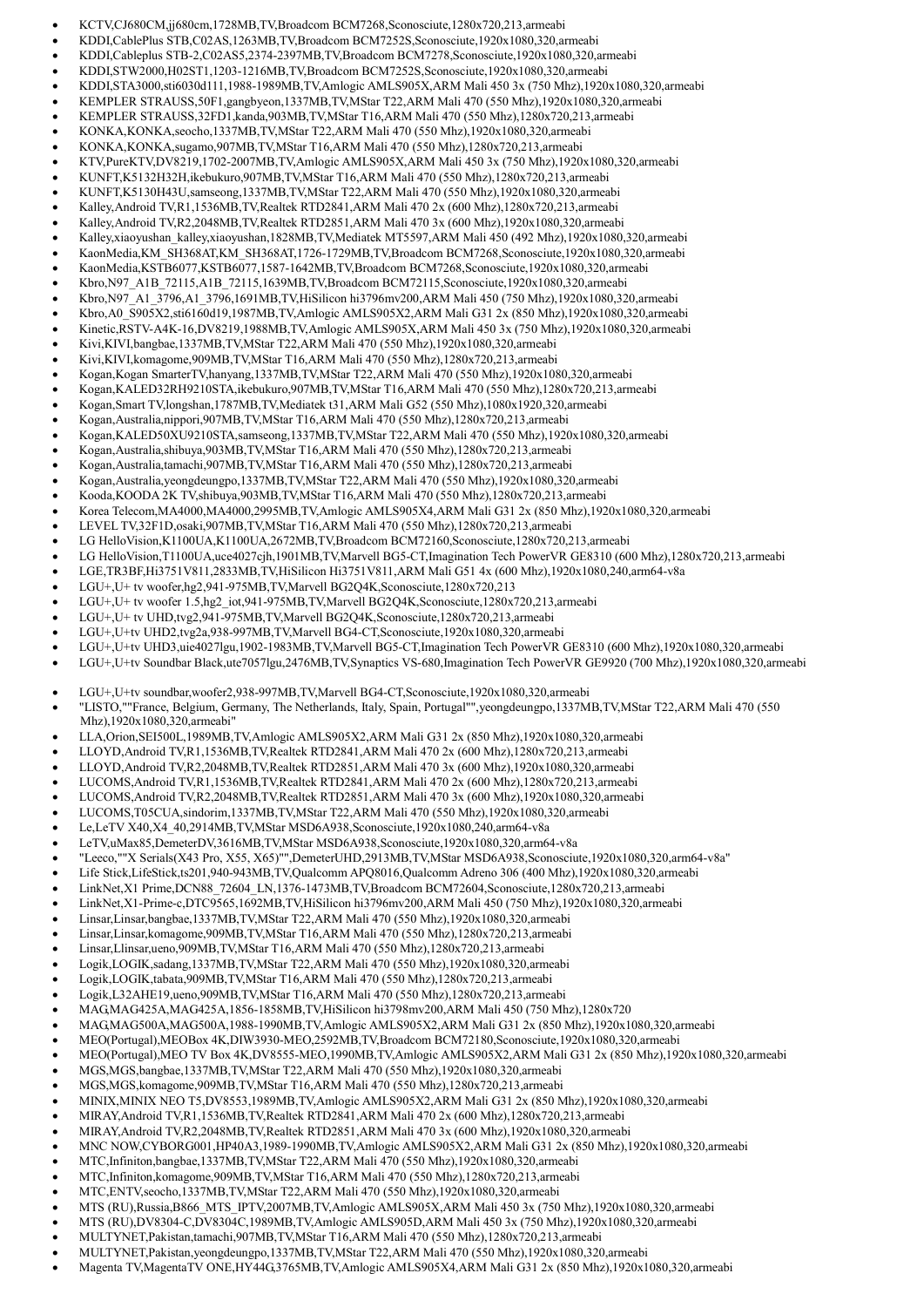- MagentaTV,OTT-G1,DV6067Y,1990MB,TV,Amlogic AMLS905Y2,ARM Mali G31 2x (850 Mhz),1920x1080,320,armeabi
- MagentaTV,DV6067Y-T,DV6067Y\_TVStick,1990MB,TV,Amlogic AMLS905Y2,ARM Mali G31 2x (850 Mhz),1920x1080,320,armeabi
- MarQ,DV6067H,DV6067H,982MB,TV,Amlogic AMLS805X,ARM Mali 450 3x (750 Mhz),1280x720,213,armeabi
- MarQ,MarQ,bangbae,1337MB,TV,MStar T22,ARM Mali 470 (550 Mhz),1920x1080,320,armeabi
- MarQ,MarQ,komagome,907MB,TV,MStar T16,ARM Mali 470 (550 Mhz),1280x720,213,armeabi
- Marcel,EU,yeongdeungpo,1337MB,TV,MStar T22,ARM Mali 470 (550 Mhz),1920x1080,320,armeabi
- Master-G,Android TV,R1,1536MB,TV,Realtek RTD2841,ARM Mali 470 2x (600 Mhz),1280x720,213,armeabi
- Master-G,Android TV,R2,2048MB,TV,Realtek RTD2851,ARM Mali 470 3x (600 Mhz),1920x1080,320,armeabi
- MauritiusTelcom,HE2704,MTIPTVBox,1861MB,TV,HiSilicon hi3798mv200,ARM Mali 450 (750 Mhz),1920x1080,320,armeabi
- Mecool,KA2,KA2,1990MB,TV,Amlogic AMLS905X4,ARM Mali G31 2x (850 Mhz),1920x1080,320,armeabi
- Mecool,KD1,KD1,1987MB,TV,Amlogic AMLS905Y2,ARM Mali G31 2x (850 Mhz),1920x1080,320,armeabi
- Mecool,KD2,KD2,3765MB,TV,Amlogic AMLS905Y4,ARM Mali G31 2x (850 Mhz),1920x1080,320,armeabi
- Mecool,KM1,KM1,3770-3872MB,TV,Amlogic AMLS905X2,ARM Mali G31 2x (850 Mhz),1920x1080,320,armeabi
- Mecool,KM3,KM3,3802-3873MB,TV,Amlogic AMLS905X2,ARM Mali G31 2x (850 Mhz),1920x1080,320,armeabi
- Mecool,KM6,KM6,3765MB,TV,Amlogic AMLS905X4,ARM Mali G31 2x (850 Mhz),1920x1080,320,armeabi
- Mecool,KM7,KM7,3765MB,TV,Amlogic AMLS905Y4,ARM Mali G31 2x (850 Mhz),1920x1080,320,armeabi
- Mecool,KM8,KM8,1990-2007MB,TV,Amlogic AMLS905X,ARM Mali 450 3x (750 Mhz),1920x1080,320,armeabi
- Mecool,KM9PRO,KM9PRO,1987-3873MB,TV,Amlogic AMLS905X2,ARM Mali G31 2x (850 Mhz),1920x1080,320,armeabi
- Mecool,KT1,KT1,1990MB,TV,Amlogic AMLS905X4,ARM Mali G31 2x (850 Mhz),1920x1080,320,armeabi
- Mediabox,MBX4K Ranger,DV8235,1990MB,TV,Amlogic AMLS905X,ARM Mali 450 3x (750 Mhz),1920x1080,320,armeabi
- Mediabox,MBX4K Maverick,JFK,1989-1990MB,TV,Amlogic AMLS905X2,ARM Mali G31 2x (850 Mhz),1920x1080,320,armeabi
- MegaFon,KM8-ATV-MF,MF8\_ATV,2007MB,TV,Amlogic AMLS905X,ARM Mali 450 3x (750 Mhz),1920x1080,320,armeabi
- Megacable,Mexico,B826C-A12\_ZTE,1988-1990MB,TV,Amlogic AMLS905X2,ARM Mali G31 2x (850 Mhz),1920x1080,320,armeabi Megacable,Mexico,B866V2\_ZTE,1988-1990MB,TV,Amlogic AMLS905X2,ARM Mali G31 2x (850 Mhz),1920x1080,320,armeabi
- Micromax,R1,R1,1536MB,TV,Realtek RTD2841,ARM Mali 470 2x (600 Mhz),1280x720,213,armeabi
- Micromax,Android TV,R2,2048MB,TV,Realtek RTD2851,ARM Mali 470 3x (600 Mhz),1920x1080,320,armeabi
- Micromax,32CAM6SHD,ikebukuro,907MB,TV,MStar T16,ARM Mali 470 (550 Mhz),1280x720,213,armeabi
- Mola TV,PDBM11ADL,DV8235\_P,1988MB,TV,Amlogic AMLS905X,ARM Mali 450 3x (750 Mhz),1920x1080,320,armeabi
- Mondial,MONDIAL 4K TV,SW4H,1684MB,TV,Mediatek t32,ARM Mali G52 (550 Mhz),1920x1080,320,armeabi
- Mondial,MONDIAL Smart TV,sunnyvale,917MB,TV,Mediatek t56,ARM Mali G31 (550 Mhz),1280x720,213,armeabi
- Motorola,DVM4KA01,GMP,1990MB,TV,Amlogic AMLS905Y2,ARM Mali G31 2x (850 Mhz),1920x1080,320,armeabi
- Motorola,Android TV,R4,2048MB,TV,Realtek RTD2851M,ARM Mali 470 3x (600 Mhz),1080x1920,320,armeabi
- 
- Motorola,FlipkartTV,SW4H,1684MB,TV,Mediatek t32,ARM Mali G52 (550 Mhz),1920x1080,320,armeabi
- Motorola,Motorola Android 9.0 TV,shibuya,903MB,TV,MStar T16,ARM Mali 470 (550 Mhz),1280x720,213,armeabi
- Movienet,M7,SFO,1990MB,TV,Amlogic AMLS905X2,ARM Mali G31 2x (850 Mhz),1920x1080,320,armeabi Movistar,Telefonica ATV,vip5242a,1441-1451MB,TV,Broadcom BCM72604,Sconosciute,1920x1080,320,armeabi
- Multilaser,Brazil,martin,917MB,TV,Mediatek t56,ARM Mali G31 (550 Mhz),1280x720,213,armeabi
- My,Android TV,tokyo,909MB,TV,MStar T16,ARM Mali 470 (550 Mhz),1280x720,213,armeabi
- My,Android TV,yeoksam,1321MB,TV,MStar T22,ARM Mali 470 (550 Mhz),1920x1080,320,armeabi
- 
- MyBox,MBIF-H533,DV8020,982-985MB,TV,Amlogic AMLS805X,ARM Mali 450 3x (750 Mhz),1280x720,213,armeabi
- MyanmarNet,TVie 1B,SEI140FT,1986MB,TV,Amlogic AMLS805Y,ARM Mali 450 3x (750 Mhz),1280x720,213,armeabi
- Mystic,Android TV,R1,1536MB,TV,Realtek RTD2841,ARM Mali 470 2x (600 Mhz),1280x720,213,armeabi
- Mystic,Android TV,R2,2048MB,TV,Realtek RTD2851,ARM Mali 470 3x (600 Mhz),1920x1080,320,armeabi
- NCTC,KSTB2020,KSTB2020,1729MB,TV,Broadcom BCM7268,Sconosciute,1920x1080,320,armeabi
- NCTC,KSTB2100,KSTB2100,1746MB,TV,Broadcom BCM7271,Sconosciute,1920x1080,320,armeabi
- NOWO,DV 8535 4K,DV8535-KPN,1987MB,TV,Amlogic AMLS905X2,ARM Mali G31 2x (850 Mhz),1920x1080,320,armeabi
- NOWO,DV 8935 X4,DV8935-KPN,1990MB,TV,Amlogic AMLS905X4,ARM Mali G31 2x (850 Mhz),1920x1080,320,armeabi
- NVIDIA,SHIELD TV,darcy,2825-2964MB,TV,NVidia Tegra X1 T210,NVidia Maxwell (1000 Mhz),1920x1080,320,arm64-v8a
- NVIDIA,SHIELD Android TV,foster,2790-2964MB,TV,NVidia Tegra X1 T210,NVidia Maxwell (1000 Mhz),1080x1920 30,3.1 3.2
- NVIDIA,SHIELD TV Pro,mdarcy,2950MB,TV,NVidia Tegra X1+,Sconosciute,1920x1080,320,arm64-v8a
- NVIDIA,SHIELD TV,sif,1945MB,TV,NVidia Tegra X1+,Sconosciute,1920x1080,320,armeabi
- Nano,nano,gangbyeon,1337MB,TV,MStar T22,ARM Mali 470 (550 Mhz),1920x1080,320,armeabi
- Nano,nano,osaki,907MB,TV,MStar T16,ARM Mali 470 (550 Mhz),1280x720,213,armeabi
- Nano,Thailand,tamachi,907MB,TV,MStar T16,ARM Mali 470 (550 Mhz),1280x720,213,armeabi
- Nano, Thailand,yeongdeungpo,1337MB,TV,MStar T22,ARM Mali 470 (550 Mhz),1920x1080,320,armeabi
- Nebula,D2130,D2140-Cosmos,2004-2006MB,TV,Amlogic AMLT962X2,ARM Mali G31 3x (850 Mhz),1920x1080,320,armeabi
- 
- Nebula,D2241,DM8260,992MB,TV,Amlogic AMLS905X,ARM Mali 450 3x (750 Mhz),1920x1080,320,armeabi
- Nebula,D2421,DM8261,2007MB,TV,Amlogic AMLS905X,ARM Mali 450 3x (750 Mhz),1920x1080,320,armeabi
- Net+,TV,uzx4020nps,1704MB,TV,Broadcom BCM7271,Sconosciute,1920x1080,320,armeabi
- Nikkei,NI32HG7NA9,ikebukuro,907MB,TV,MStar T16,ARM Mali 470 (550 Mhz),1280x720,213,armeabi
- Nikkei,NI43UG7NA9,samseong,1337MB,TV,MStar T22,ARM Mali 470 (550 Mhz),1920x1080,320,armeabi
- NobleSkiodo,32VRCHG5SP,ikebukuro,907MB,TV,MStar T16,ARM Mali 470 (550 Mhz),1280x720,213,armeabi
- Noblex,Noblex TV,SW4H,1684MB,TV,Mediatek t32,ARM Mali G52 (550 Mhz),1920x1080,320,armeabi
- Noblex,NoblexTV,shinjuku,907MB,TV,MStar T16,ARM Mali 470 (550 Mhz),1280x720,213,armeabi
- Nokia,DVN2KA01,DV6068H\_Nokia,982MB,TV,Amlogic AMLS805X,ARM Mali 450 3x (750 Mhz),1280x720,213,armeabi
- Nokia,Android TV,R1,1536MB,TV,Realtek RTD2841,ARM Mali 470 2x (600 Mhz),1280x720,213,armeabi
- Nokia,Android TV,R2,2048MB,TV,Realtek RTD2851,ARM Mali 470 3x (600 Mhz),1920x1080,320,armeabi
- Now E,Now E,hk101,1718MB,TV,Amlogic AMLS905D,ARM Mali 450 3x (750 Mhz),1920x1080,320,arm64-v8a
- O2.CZ,O2 TV Box,O2TV\_B866V2,1991MB,TV,Amlogic AMLS905X2,ARM Mali G31 2x (850 Mhz),1920x1080,320,armeabi
- OBOX,OBOX4K.20,DV8519-BOX,1988MB,TV,Amlogic AMLS905X2,ARM Mali G31 2x (850 Mhz),1920x1080,320,armeabi
- OK (Mediamark),OK,bangbae,1337MB,TV,MStar T22,ARM Mali 470 (550 Mhz),1920x1080,320,armeabi
- OK (Mediamark),ODL 32770H-TAB,ikebukuro,907MB,TV,MStar T16,ARM Mali 470 (550 Mhz),1280x720,213,armeabi
- OK (Mediamark),ODL 32760HN-TAB,osaki,907MB,TV,MStar T16,ARM Mali 470 (550 Mhz),1280x720,213,armeabi
- OK (Mediamark),ODL50672U-TAB,samseong,1337MB,TV,MStar T22,ARM Mali 470 (550 Mhz),1920x1080,320,armeabi
- OK (Mediamark),OK 2K TV,shinagawa,907MB,TV,MStar T16,ARM Mali 470 (550 Mhz),1280x720,213,armeabi
- ORCA,OR-50UX400S,samseong,1337MB,TV,MStar T22,ARM Mali 470 (550 Mhz),1920x1080,320,armeabi
- ORCA,Kuwait,yeongdeungpo,1337MB,TV,MStar T22,ARM Mali 470 (550 Mhz),1920x1080,320,armeabi
- OXYGEN (in),India,yeongdeungpo,1337MB,TV,MStar T22,ARM Mali 470 (550 Mhz),1920x1080,320,armeabi
- OnePlus,C00,Cebu,1769MB,TV,Mediatek t31,ARM Mali G52 (550 Mhz),1920x1080,320,armeabi
- OnePlus,Oneplus\_Dosa\_IN,Oneplus\_Dosa\_IN,2047MB,TV,Mediatek MT5670,ARM Mali G51 3x (700 Mhz),1920x1080,320,armeabi
- OnePlus,Y Series,shibuya,903MB,TV,MStar T16,ARM Mali 470 (550 Mhz),1280x720,213,armeabi
- Onn (Walmart),Onn 2k TV stick,stephen,983MB,TV,Amlogic AMLS805Y,ARM Mali 450 3x (750 Mhz),1280x720,213,armeabi
- Ooredoo,Ooredoo TV,diw387oor,1726MB,TV,Broadcom BCM7271,Sconosciute,1920x1080,320,armeabi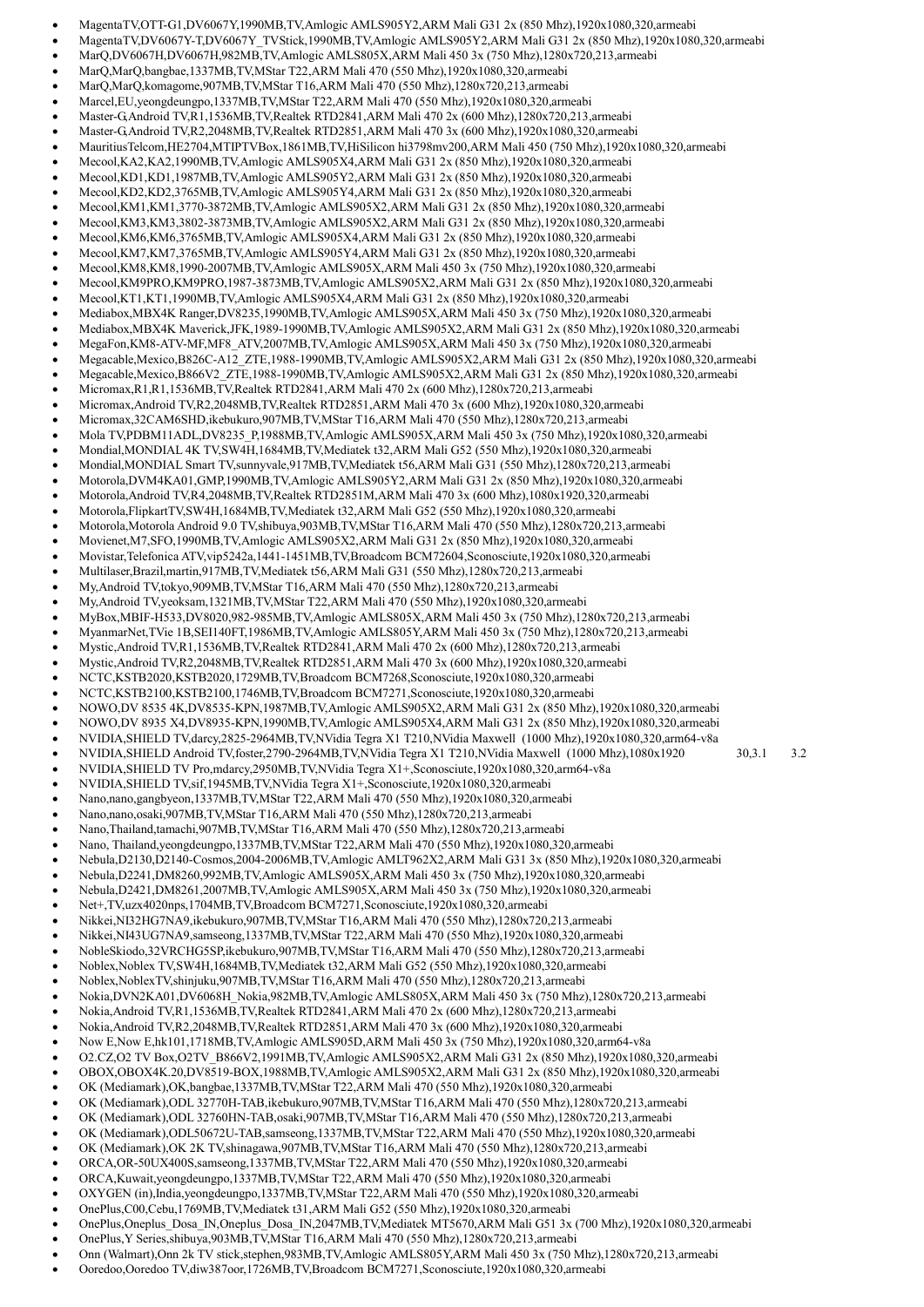- Optage,Amigo7xJP,Amigo7xJP,1990MB,TV,Amlogic AMLS905X2,ARM Mali G31 2x (850 Mhz),1920x1080,320,armeabi
- Orange,DV8555,DV8555-KPO,1990MB,TV,Amlogic AMLS905X2,ARM Mali G31 2x (850 Mhz),1920x1080,320,armeabi
- Orange,TV Box,zi4450v\_ors,1690MB,TV,Broadcom BCM72115,Sconosciute,1920x1080,320,armeabi
- Orange TV,Descodificador Orange TV,KSTB6130,1725MB,TV,Broadcom BCM7267,Sconosciute,1920x1080,320,armeabi
- Orient,Android TV,R1,1536MB,TV,Realtek RTD2841,ARM Mali 470 2x (600 Mhz),1280x720,213,armeabi
- Orient,Android TV,R2,2048MB,TV,Realtek RTD2851,ARM Mali 470 3x (600 Mhz),1920x1080,320,armeabi
- PALSONIC,Android TV,R1,1536MB,TV,Realtek RTD2841,ARM Mali 470 2x (600 Mhz),1280x720,213,armeabi
- PILOT,PQ55CH,samseong,1337MB,TV,MStar T22,ARM Mali 470 (550 Mhz),1920x1080,320,armeabi
- PRISMPLUS,PrismPlus 4K Android TV,SW4H,1684MB,TV,Mediatek t32,ARM Mali G52 (550 Mhz),1920x1080,320,armeabi
- PRISMPLUS,PrismPlus 4K Pro Android TV,SW4H\_FF,1684MB,TV,Mediatek t32,ARM Mali G52 (550 Mhz),1920x1080,320,armeabi
- PRISMPLUS,Prismplus TV,shibuya,903MB,TV,MStar T16,ARM Mali 470 (550 Mhz),1280x720,213,armeabi
- PRISMPLUS,PrismPlus Android TV,sunnyvale,915MB,TV,Mediatek t56,ARM Mali G31 (550 Mhz),1280x720,213,armeabi
- Panasonic,Panasonic,Jupiter,1696MB,TV,Mediatek t32,ARM Mali G52 (550 Mhz),1920x1080,320,armeabi
- Panasonic,Panasonic 2021 UHD Android TV,OD0M\_EA\_T32,1347MB,TV,Mediatek t32,ARM Mali G52 (550 Mhz),1920x1080,320,armeabi
- Panasonic,Android TV,R1,1536MB,TV,Realtek RTD2841,ARM Mali 470 2x (600 Mhz),1280x720,213,armeabi
- Panasonic,Android TV,R2,2048MB,TV,Realtek RTD2851,ARM Mali 470 3x (600 Mhz),1920x1080,320,armeabi
- Panasonic,Panasonic TV,SW3H\_ATV,1564-1565MB,TV,Mediatek MT5597,ARM Mali 450 (492 Mhz),1920x1080,320,armeabi
- Panasonic,GX655,SW3\_ATV,1193MB,TV,Mediatek MT5597,ARM Mali 450 (492 Mhz),1920x1080,320,armeabi
- Panasonic,4KTV-0SUW,SW4H,1684-1687MB,TV,Mediatek t32,ARM Mali G52 (550 Mhz),1920x1080,320,armeabi
- Panasonic,4KTV-0SUF,SW4H\_FF,1684MB,TV,Mediatek t32,ARM Mali G52 (550 Mhz),1920x1080,320,armeabi
- Panasonic,Asia,globe\_ap,1877-1919MB,TV,Mediatek MT5596,Sconosciute,1920x1080,320,armeabi
- Panasonic,POE-SMB400-PS1,kadoma,1857MB,TV,HiSilicon hi3798cv200,ARM Mali T720 (675 Mhz),1920x1080,320,armeabi
- Panasonic,GS655,shibuya,903MB,TV,MStar T16,ARM Mali 470 (550 Mhz),1280x720,213,armeabi
- Panodic,IPHDCK16H,IPHDCK16H,1859MB,TV,HiSilicon hi3798mv200,ARM Mali 450 (750 Mhz),1920x1080,320,armeabi
- Partner,S70PCI,Batman,1071-1443MB,TV,Marvell BG4-CT,Sconosciute,1920x1080,320,armeabi
- Perseo TV,Perseo TV Home 2nd Generation Ranger,DV8219,2007MB,TV,Amlogic AMLS905X,ARM Mali 450 3x (750 Mhz),1920x1080,320,armeabi
- Philco,PHILCO Smart TV,SW4H,1684MB,TV,Mediatek t32,ARM Mali G52 (550 Mhz),1920x1080,320,armeabi
- Philco,PTV40G71AGBL-VA,ikebukuro,907MB,TV,MStar T16,ARM Mali 470 (550 Mhz),1280x720,213,armeabi
- Philco,PhilcoTV,shinjuku,907MB,TV,MStar T16,ARM Mali 470 (550 Mhz),1280x720,213,armeabi
- Philco,PTV55G71AGBLS-4K-VA,sindorim,1337MB,TV,MStar T22,ARM Mali 470 (550 Mhz),1920x1080,320,armeabi
- Philips,NeoViu D1,GMP,1990MB,TV,Amlogic AMLS905Y2,ARM Mali G31 2x (850 Mhz),1920x1080,320,armeabi
- Philips,4K Razor Slim LED TV powered by Android TVƒ?½,MT5593Uplus,1334-1361MB,TV,Mediatek MT5595,Sconosciute,1920x1080,320,armeabi
- Philips,Philips Android TV,PH0M\_EA\_T32,1347MB,TV,Mediatek t32,ARM Mali G52 (550 Mhz),1080x1920
- Philips,Philips Android TV,PH1M\_EA\_9970A,2830MB,TV,Mediatek t30,ARM Mali G52 2x (800 Mhz),1920x1080,320,armeabi
- Philips,4K LED TV powered by Android,PH7M\_EU\_5596,1860-1873MB,TV,Mediatek MT5596,Sconosciute,1920x1080,320,armeabi
- Philips,4K OLED TV powered by Android,PH7M\_LT\_5596,1868-1876MB,TV,Mediatek MT5596,Sconosciute,1920x1080,320,armeabi
- Philips,Mediasuite,PH8M\_HE\_5596,1872-1878MB,TV,Mediatek MT5596,Sconosciute,1920x1080,320,armeabi
- Philips,Philips Android TV,PH9M\_EA\_5599,1953-1965MB,TV,Mediatek MT5599,ARM Mali G51 3x (700 Mhz),1920x1080,320,armeabi
- Philips,FHD Ultra Slim LED TV Powered by Android,QM16XE\_F,1563-1596MB,TV,Mediatek MT5595,Sconosciute,1920x1080,213,armeabi
- Philips,4K Ultra Slim LED TV powered by Android,QM16XE\_U,1335-1361MB,TV,Mediatek MT5595,Sconosciute,3840x2160,320,armeabi
- Philips,4K Razor Slim OLED TV powered by Android TV,QM16XE\_UB,1342-1351MB,TV,Mediatek MT5595,Sconosciute,3840x2160,320,armeabi
- Philips,PHILIPS TV,cocina,1832MB,TV,MStar T12,ARM Mali T820 (550 Mhz),1920x1080,320,arm64-v8a
- Philips,Philips SmartTV,freesia,1327-1832MB,TV,MStar T12,ARM Mali T820 (550 Mhz),1920x1080,320,arm64-v8a
- Philips,2K Android TV,gotanda,907MB,TV,MStar T16,ARM Mali 470 (550 Mhz),1280x720,213,armeabi
- Philips,Smart TV,guui,1841MB,TV,MStar T22,ARM Mali 470 (550 Mhz),1920x1080,320,armeabi
- Philips,Smart TV,hino,907MB,TV,MStar T16,ARM Mali 470 (550 Mhz),1280x720,213,armeabi
- Philips,Smart TV,sindap,1337MB,TV,MStar T22,ARM Mali 470 (550 Mhz),1920x1080,320,armeabi
- Philips,2K Android TV,takao,907MB,TV,MStar T16,ARM Mali 470 (550 Mhz),1280x720,213,armeabi
- Pioneer\_Digital\_TV,PD\_DV\_8535,DV8535-KIP,1990MB,TV,Amlogic AMLS905X2,ARM Mali G31 2x (850 Mhz),1920x1080,320,armeabi
- Pixela,KSTB5043,KSTB5043,1776-2007MB,TV,Amlogic AMLS905D,ARM Mali 450 3x (750 Mhz),1920x1080,320,armeabi
- Pixela,PIX\_VP100,kyobashi,3634MB,TV,HiSilicon hi3798mv200,ARM Mali 450 (750 Mhz),1920x1080,320,armeabi
- Pixela,PIX-SMB400,tennouji,1857MB,TV,HiSilicon hi3798cv200,ARM Mali T720 (675 Mhz),1920x1080,320,armeabi
- 
- PlayPoland,PLAY NOW TV BOX 2,DV8545-PLAY,1989MB,TV,Amlogic AMLS905X2,ARM Mali G31 2x (850 Mhz),1920x1080,320,armeabi
- PlayPoland,play\_dctiw362 ,dctiw362p,1425-1428MB,TV,Broadcom BCM72604,Sconosciute,1920x1080,320,armeabi
- Polaroid,SMX4K,GMP,1990MB,TV,Amlogic AMLS905Y2,ARM Mali G31 2x (850 Mhz),1920x1080,320,armeabi
- Polaroid,Android TV,R1,1536MB,TV,Realtek RTD2841,ARM Mali 470 2x (600 Mhz),1280x720,213,armeabi
- Polaroid,Android TV,R2,2048MB,TV,Realtek RTD2851,ARM Mali 470 3x (600 Mhz),1920x1080,320,armeabi
- Polaroid,Polaroid,bangbae,1337MB,TV,MStar T22,ARM Mali 470 (550 Mhz),1920x1080,320,armeabi
- Polaroid,Polaroid,ewha,909MB,TV,MStar T16,ARM Mali 470 (550 Mhz),1280x720,213,armeabi
- Polaroid,Polaroid,komagome,909MB,TV,MStar T16,ARM Mali 470 (550 Mhz),1280x720,213,armeabi
- Polaroid,polaroid,sindang,1337MB,TV,MStar T22,ARM Mali 470 (550 Mhz),1920x1080,320,armeabi
- Polytron,PDB-F2,PDB\_F2,2007MB,TV,Amlogic AMLS905X,ARM Mali 450 3x (750 Mhz),1920x1080,320,armeabi
- Polytron,Polytron 2K AI Smart TV,osaki,907MB,TV,MStar T16,ARM Mali 470 (550 Mhz),1280x720,213,armeabi
- Pravion,TMS-KR01P,TMS-KR01P,1789MB,TV,Realtek RTD1319,ARM Mali G31 2x (750 Mhz),1920x1080,320,armeabi
- Prism,UHD Android TV,sindorim,1337MB,TV,MStar T22,ARM Mali 470 (550 Mhz),1920x1080,320,armeabi
- Profilo,Turkey,tamachi,907MB,TV,MStar T16,ARM Mali 470 (550 Mhz),1280x720,213,armeabi
- Profilo,Turkey,yeongdeungpo,1337MB,TV,MStar T22,ARM Mali 470 (550 Mhz),1920x1080,320,armeabi
- Proximus,Proximus TV,uiw4020pxm,1670MB,TV,Broadcom BCM7271,Sconosciute,1920x1080,320,armeabi
- QBell,QBell,bangbae,1337MB,TV,MStar T22,ARM Mali 470 (550 Mhz),1920x1080,320,armeabi
- QBell,Qbell android TV,hanyang,1337MB,TV,MStar T22,ARM Mali 470 (550 Mhz),1920x1080,320,armeabi
- QBell,QBell,komagome,909MB,TV,MStar T16,ARM Mali 470 (550 Mhz),1280x720,213,armeabi
- QBell,EU,nippori,907MB,TV,MStar T16,ARM Mali 470 (550 Mhz),1280x720,213,armeabi
- QBell,Italy,tamachi,907MB,TV,MStar T16,ARM Mali 470 (550 Mhz),1280x720,213,armeabi
- Qilive,Europe,tamachi,907MB,TV,MStar T16,ARM Mali 470 (550 Mhz),1280x720,213,armeabi
- Qilive,Europe,yeongdeungpo,1337MB,TV,MStar T22,ARM Mali 470 (550 Mhz),1920x1080,320,armeabi
- Quickline,Quickline UHD Box ,dciw387,1499-1723MB,TV,Broadcom BCM7271,Sconosciute,1920x1080,320,armeabi
- RCA,US,gangbyeon,1337MB,TV,MStar T22,ARM Mali 470 (550 Mhz),1920x1080,320,armeabi
- RCA,RTA3201,kanda,903MB,TV,MStar T16,ARM Mali 470 (550 Mhz),1280x720,213,armeabi
- RCA,HKC,mateo,915MB,TV,Mediatek t56,ARM Mali G31 (550 Mhz),1280x720,213,armeabi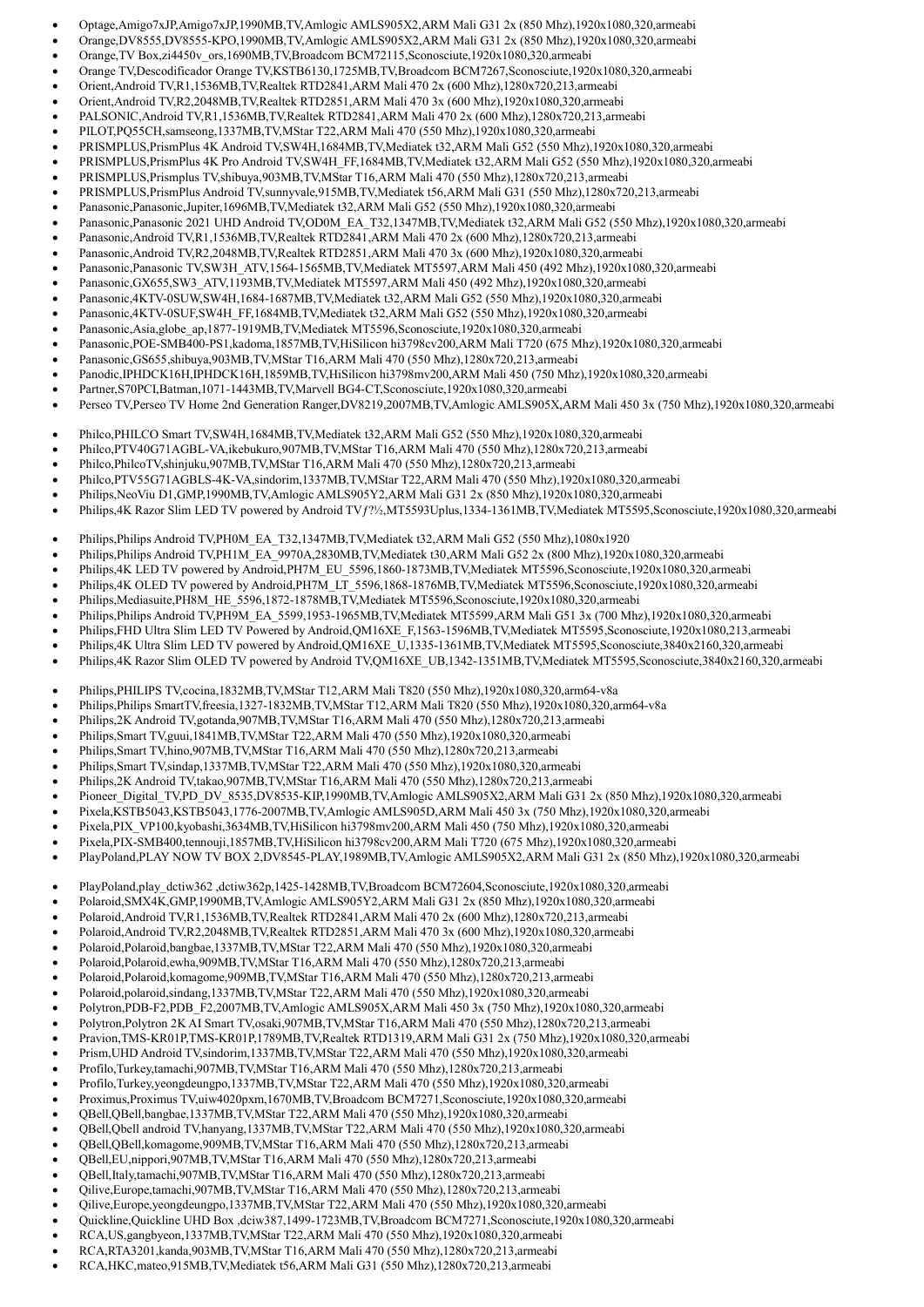- RCA,UNICO,osaki,907MB,TV,MStar T16,ARM Mali 470 (550 Mhz),1280x720,213,armeabi
- RCA,RCA,seocho,1337MB,TV,MStar T22,ARM Mali 470 (550 Mhz),1920x1080,320,armeabi
- RCA,RCA,ueno,909MB,TV,MStar T16,ARM Mali 470 (550 Mhz),1280x720,213,armeabi
- RECCO,Android TV,R1,1536MB,TV,Realtek RTD2841,ARM Mali 470 2x (600 Mhz),1280x720,213,armeabi
- RECCO,Android TV,R2,2048MB,TV,Realtek RTD2851,ARM Mali 470 3x (600 Mhz),1920x1080,320,armeabi
- Razer,Forge TV,pearlyn,1580-1925MB,TV,Qualcomm APQ8084,Qualcomm Adreno 420 (600 Mhz),1920x1080,320,armeabi Realme,realme SA Smart TV,SW4H\_FF,1684MB,TV,Mediatek t32,ARM Mali G52 (550 Mhz),1920x1080,320,armeabi
- Realme,50F1,gangbyeon,1337MB,TV,MStar T22,ARM Mali 470 (550 Mhz),1920x1080,320,armeabi
- Realme,realme TV ,ikebukuro,907MB,TV,MStar T16,ARM Mali 470 (550 Mhz),1280x720,213,armeabi
- Realtek,RealtekHank,RealtekHank,1716-1819MB,TV,Realtek RTD1319,ARM Mali G31 2x (750 Mhz),1920x1080,320,armeabi
- 
- Redmi,MiTV,rango,988MB,TV,Amlogic AMLT950X4,ARM Mali G31 2x (850 Mhz),1280x720,213,armeabi Redmi,Smart TV,tarzan,1798MB,TV,Mediatek t31,ARM Mali G52 (550 Mhz),1920x1080,320,armeabi
- Reliance,MCM3000,MCM3000,938MB,TV,Marvell BG4-CT,Sconosciute,3840x2160,320,armeabi
- Rindo,R-32B6600,ikebukuro,907MB,TV,MStar T16,ARM Mali 470 (550 Mhz),1280x720,213,armeabi
- Riviera,Riviera,hamamatsucho,907MB,TV,MStar T16,ARM Mali 470 (550 Mhz),1280x720,213,armeabi
- Riviera,RLED-AND42CHG6F,ikebukuro,907MB,TV,MStar T16,ARM Mali 470 (550 Mhz),1280x720,213,armeabi
- Riviera,RLED-AND50CHG6FP,sindorim,1337MB,TV,MStar T22,ARM Mali 470 (550 Mhz),1920x1080,320,armeabi
- RockTek,RT-G1,RTBox,1987-1989MB,TV,HiSilicon hi3798mv200,ARM Mali 450 (750 Mhz),1920x1080,320,armeabi
- S Vision,S android TV,hanyang,1337MB,TV,MStar T22,ARM Mali 470 (550 Mhz),1920x1080,320,armeabi
- SABA,A11,longshan,1787MB,TV,Mediatek t31,ARM Mali G52 (550 Mhz),1080x1920,320,armeabi
- SABA,A11,redwood,917MB,TV,Mediatek t56,ARM Mali G31 (550 Mhz),720x1280,213,armeabi
- SAMPO,Android TV,R2,2048MB,TV,Realtek RTD2851,ARM Mali 470 3x (600 Mhz),1920x1080,320,armeabi
- SANLUX,SANLUX 4K MONITOR,SW4H,1684MB,TV,Mediatek t32,ARM Mali G52 (550 Mhz),1920x1080,320,armeabi
- SCHNEIDER,Android TV,R1,1536MB,TV,Realtek RTD2841,ARM Mali 470 2x (600 Mhz),1280x720,213,armeabi
- SCHNEIDER,Android TV,R2,2048MB,TV,Realtek RTD2851,ARM Mali 470 3x (600 Mhz),1920x1080,320,armeabi
- SCHNEIDER,SCHNEIDER,bangbae,1337MB,TV,MStar T22,ARM Mali 470 (550 Mhz),1920x1080,320,armeabi
- SCHNEIDER,SCHNEIDER,komagome,909MB,TV,MStar T16,ARM Mali 470 (550 Mhz),1280x720,213,armeabi
- SFR.fr,FR,DV8219,1703-1988MB,TV,Amlogic AMLS905X,ARM Mali 450 3x (750 Mhz),1920x1080,320,armeabi
- SFR.fr,Connect TV de SFR,DV8555-SFR,1988MB,TV,Amlogic AMLS905X2,ARM Mali G31 2x (850 Mhz),1920x1080,320,armeabi
- SHINON,SH32G7S,ikebukuro,907MB,TV,MStar T16,ARM Mali 470 (550 Mhz),1280x720,213,armeabi
- SHINON,SH55G7K,samseong,1337MB,TV,MStar T22,ARM Mali 470 (550 Mhz),1920x1080,320,armeabi
- SITI\_Playtop,SITIH3455N,DTC2141,1533-1623MB,TV,Realtek RTD1611,ARM Mali G51 3x (750 Mhz),1920x1080,320,armeabi
- SK Broadband,BFX-AT100,BFX-AT100,2893-2991MB,TV,Amlogic AMLT950X2,ARM Mali G31 2x (850 Mhz),1920x1080,320,armeabi
- SK Broadband,SWAN,BFX-UA300,1982MB,TV,Marvell BG5-CT,Imagination Tech PowerVR GE8310 (600 Mhz),1920x1080,320,armeabi
- SK Broadband,BKO-AT800,BKO-AT800,1991MB,TV,Broadcom BCM7268,Sconosciute,1920x1080,320,armeabi
- SK Broadband,SMART3,INTEKS20SI,2991MB,TV,Amlogic AMLS905X2,ARM Mali G31 2x (850 Mhz),1920x1080,320,armeabi
- SK Broadband,AI2 ATV,INTEKS21SI,1982MB,TV,Marvell BG5-CT,Imagination Tech PowerVR GE8310 (600 Mhz),1920x1080,320,armeabi
- SK Broadband,BTV,vip5442,1984MB,TV,Broadcom BCM7268,Sconosciute,1920x1080,320,armeabi
- SK broadband,AI2,BIP-AI100,1982MB,TV,Marvell BG5-CT,Imagination Tech PowerVR GE8310 (600 Mhz),1920x1080,320,armeabi
- SK broadband,PlayZ,BIP-EB100,2988MB,TV,Amlogic AMLS905X4,ARM Mali G31 2x (850 Mhz),1920x1080,320,armeabi
- SK broadband,Smart3 Mini,BIP-UW200,2992MB,TV,Amlogic AMLS905X3,ARM Mali G31 2x (850 Mhz),1920x1080,320,armeabi
- SKY EVO,SA100,HY40A,1988-1990MB,TV,Amlogic AMLS905X2,ARM Mali G31 2x (850 Mhz),1920x1080,320,armeabi
- SUPERSONIC,SUPERSONIC,kanda,903MB,TV,MStar T16,ARM Mali 470 (550 Mhz),1280x720,213,armeabi
- SWTV,TV,SW3H\_ATV,1564MB,TV,Mediatek MT5597,ARM Mali 450 (492 Mhz),1920x1080,320,armeabi
- SWTV,Asia,SW3\_ATV,1168-1193MB,TV,Mediatek MT5597,ARM Mali 450 (492 Mhz),1920x1080,320,armeabi
- SWTV,SWTV-20SA,SW4H,1684-1685MB,TV,Mediatek t32,ARM Mali G52 (550 Mhz),1920x1080,320,armeabi
- SWTV,SWTV-20TW-PRO,SW4H\_FF,1684-1687MB,TV,Mediatek t32,ARM Mali G52 (550 Mhz),1920x1080,320,armeabi
- SWTV,SWTV-21AE,sunnyvale,917MB,TV,Mediatek t56,ARM Mali G31 (550 Mhz),1280x720,213,armeabi
- SYLVANIA,US,gangbyeon,1337MB,TV,MStar T22,ARM Mali 470 (550 Mhz),1920x1080,320,armeabi
- SYLVANIA,SL321AN,kanda,903MB,TV,MStar T16,ARM Mali 470 (550 Mhz),1280x720,213,armeabi
- Safaricom,SFCSTB2LITE,SFCSTB2LITE,1776MB,TV,Amlogic AMLS905D,ARM Mali 450 3x (750 Mhz),1920x1080,320,arm64-v8a
- Sagemcom,Wibox,dtiw384wb,1430MB,TV,Broadcom BCM7252S,Sconosciute,1920x1080,320,armeabi
- 
- Sansui,SANSUITV UHD,SW4H,1684MB,TV,Mediatek t32,ARM Mali G52 (550 Mhz),1920x1080,320,armeabi
- Sansui,SANSUI,martin,917MB,TV,Mediatek t56,ARM Mali G31 (550 Mhz),1280x720,213,armeabi
- Sansui,SANSUI SmartTV,sunnyvale,915MB,TV,Mediatek t56,ARM Mali G31 (550 Mhz),1280x720,213,armeabi
- Sansui,Mexio,yeongdeungpo,1337MB,TV,MStar T22,ARM Mali 470 (550 Mhz),1920x1080,320,armeabi
- Sansui TV,JSC43ASUHD,samseong,1337MB,TV,MStar T22,ARM Mali 470 (550 Mhz),1920x1080,320,armeabi
- Sansui TV,SANSUITV,shibuya,903MB,TV,MStar T16,ARM Mali 470 (550 Mhz),1280x720,213,armeabi
- Sanyo,Android TV,R1,1536MB,TV,Realtek RTD2841,ARM Mali 470 2x (600 Mhz),1280x720,213,armeabi
- Sanyo,Android TV,R2,2048MB,TV,Realtek RTD2851,ARM Mali 470 3x (600 Mhz),1920x1080,320,armeabi
- Sasktel,HMB2213PW22WA,HMB2213PW22WA,1331-1414MB,TV,Broadcom BCM7252S,Sconosciute,1920x1080,320,armeabi
- Sceptre,Sceptre,gangbyeon,1337MB,TV,MStar T22,ARM Mali 470 (550 Mhz),1920x1080,320,armeabi
- Sceptre,A322BV-SRC,kanda,903MB,TV,MStar T16,ARM Mali 470 (550 Mhz),1280x720,213,armeabi
- SecQre,ATV HD Stick,SEI100,984MB,TV,Amlogic AMLS805X,ARM Mali 450 3x (750 Mhz),1280x720,213,armeabi
- Sharp,SHARP Android TV,SW4H\_FF,1684MB,TV,Mediatek t32,ARM Mali G52 (550 Mhz),1920x1080,320,armeabi
- Sharp,2T-BG1X,ebisu,907MB,TV,MStar T16,ARM Mali 470 (550 Mhz),1280x720,213,armeabi
- Sharp,Sharp,ewha,909MB,TV,MStar T16,ARM Mali 470 (550 Mhz),1280x720,213,armeabi
- Sharp,4T-C60BJ8T,gangnam,1337MB,TV,MStar T22,ARM Mali 470 (550 Mhz),1920x1080,320,armeabi
- Sharp,4T-C60BK2UD,guro,1337MB,TV,MStar T22,ARM Mali 470 (550 Mhz),1920x1080,320,armeabi
- Sharp,4T-C50BK1X,jamsil,1350MB,TV,MStar T22,ARM Mali 470 (550 Mhz),1920x1080,320,armeabi
- Sharp,LC-LE580T,lc\_le580t,1409MB,TV,Mediatek MT5595,Sconosciute,1920x1080,320,armeabi
- Sharp,LC-LE580X,lc\_le580x,1409MB,TV,Mediatek MT5595,Sconosciute,1920x1080,320,armeabi
- Sharp,LC-US5/LC-UH5/4T-C\*\*AJ1/4T-C70AU1,lc\_sunuj,1894-1902MB,TV,Mediatek MT5596,Sconosciute,1920x1080,320,armeabi
- Sharp,LC-UA6800T/4T-C\*\*AM1T,lc\_theut,1894-1902MB,TV,Mediatek MT5596,Sconosciute,1920x1080,320,armeabi
- Sharp,LC-UA6800X,lc\_theux,1894-1902MB,TV,Mediatek MT5596,Sconosciute,1920x1080,320,armeabi
- Sharp,LC-U35T ,lc\_u35t,1338-1339MB,TV,Mediatek MT5595,Sconosciute,1920x1080,320,armeabi
- Sharp,LC-xxUE630X ,lc\_ue630x,1338-1339MB,TV,Mediatek MT5595,Sconosciute,1920x1080,320,armeabi
- Sharp,LC-XU35T,lc\_xu35t,1325-1339MB,TV,Mediatek MT5595,Sconosciute,3840x2160,320,armeabi
- Sharp,LC-XU930X\_830X,lc\_xu930x\_830x,1338-1339MB,TV,Mediatek MT5595,Sconosciute,3840x2160,320,armeabi
- Sharp,2T-C50BG1X,meguro,907MB,TV,MStar T16,ARM Mali 470 (550 Mhz),1280x720,213,armeabi
- Sharp,SHARP 2K SMART TV,shinagawa,907MB,TV,MStar T16,ARM Mali 470 (550 Mhz),1280x720,213,armeabi
- Sharp,Sharp,sindang,1337MB,TV,MStar T22,ARM Mali 470 (550 Mhz),1920x1080,320,armeabi
- Sharp,SHARP FHD TV,takao,908MB,TV,MStar T16,ARM Mali 470 (550 Mhz),1280x720,213,armeabi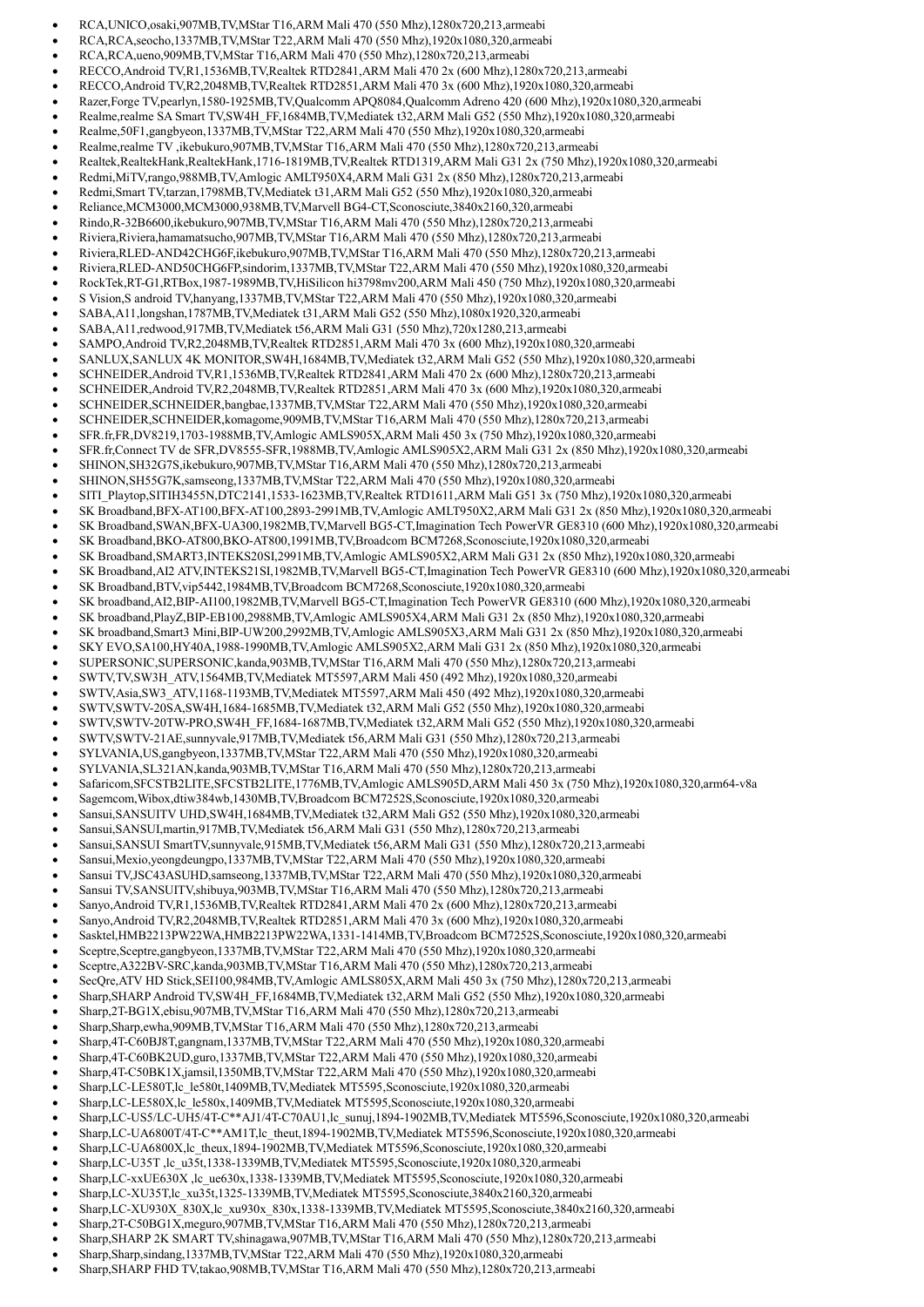- Sharp,8T-C\*\*DW1X/DW2X,tcba8sx,6385MB,TV,Mediatek t30,ARM Mali G52 2x (800 Mhz),1920x1080,320,armeabi
- Sharp,8T-C\*\*BW1,tcme8sj,2372MB,TV,Mediatek MT5598,ARM Mali G71 3x (698 Mhz),1920x1080,320,armeabi
- Sharp,8T-C\*\*CX1,tcme8tsj,2372MB,TV,Mediatek MT5598,ARM Mali G71 3x (698 Mhz),1920x1080,320,armeabi
- Sharp,4T-C\*\*BL1/BJ1/BN1/CL1/CN1/CQ1,tcmeruj,2957MB,TV,Mediatek MT5598,ARM Mali G71 3x (698 Mhz),1920x1080,320,armeabi
- "Sharp,""4T-C\*\*AM1/AN1/AL1,8T-C\*\*AX1/AW1"",tcsu2uj,1902MB,TV,Mediatek MT5596,Sconosciute,1920x1080,320,armeabi"
- Sharp,AQUOS 8T-\*\*AX1T,tcth2ut,1902MB,TV,Mediatek MT5596,Sconosciute,1920x1080,320,armeabi
- Sharp,AQUOS 4T/8T-C\*\*AL1X/AL2X/AX1X,tcth2ux,1902MB,TV,Mediatek MT5596,Sconosciute,1920x1080,320,armeabi
- Sharp,4T-C\*\*DL1/DJ1/DQ1/DN2,tcve2uj,3018MB,TV,Mediatek t30,ARM Mali G52 2x (800 Mhz),1920x1080,320,armeabi
- Sharp,8T-C\*\*DW1,tcve8sj,6369MB,TV,Mediatek t30,ARM Mali G52 2x (800 Mhz),1920x1080,320,armeabi
- Sharp,4T-C\*\*DS1/DN1,tcvenuj,3018MB,TV,Mediatek t30,ARM Mali G52 2x (800 Mhz),1920x1080,320,armeabi
- Shenzhen Jiuzhou,DTP9503,DTP9503,1854-1921MB,TV,HiSilicon hi3798mv200,ARM Mali 450 (750 Mhz),1920x1080,320,armeabi
- Shenzhen Jiuzhou,DTP9710,DTP9710,1990MB,TV,Amlogic AMLS905X,ARM Mali 450 3x (750 Mhz),1920x1080,320,armeabi
- Shenzhen SEI Robotics,SEI103V,SEI103,982MB,TV,Amlogic AMLS805X,ARM Mali 450 3x (750 Mhz),1280x720,213,armeabi
- Shenzhen SEI Robotics,waipu tv stick,SEI700WP,1990MB,TV,Amlogic AMLS905Y4,ARM Mali G31 2x (850 Mhz),1920x1080,320,armeabi
- Singer,Android TV,R1,1536MB,TV,Realtek RTD2841,ARM Mali 470 2x (600 Mhz),1280x720,213,armeabi
- Singer,Android TV,R2,2048MB,TV,Realtek RTD2851,ARM Mali 470 3x (600 Mhz),1920x1080,320,armeabi
- Singer,SINGER SL SMART TV,SW4H,1684MB,TV,Mediatek t32,ARM Mali G52 (550 Mhz),1920x1080,320,armeabi
- Singer,SingerTV,shibuya,903MB,TV,MStar T16,ARM Mali 470 (550 Mhz),1280x720,213,armeabi
- Singer,SINGER ANDROID TV,sunnyvale,915MB,TV,Mediatek t56,ARM Mali G31 (550 Mhz),1280x720,213,armeabi
- Sky (CH),Sky TV Stick,DV6067Y\_SKY,1990MB,TV,Amlogic AMLS905Y2,ARM Mali G31 2x (850 Mhz),1920x1080,320,armeabi
- SkyLife,skylife LTE TV,DMTS17SS,2442MB,TV,Broadcom BCM7252S,Sconosciute,1280x720,213,armeabi
- SkyLife,Skylife android 2nd TV,DMTS18SS,2448MB,TV,Broadcom BCM7268,Sconosciute,1920x1080,320,armeabi
- SkyLife,UHD2,IC1110,2168MB,TV,Broadcom BCM7252S,Sconosciute,1920x1080,320,armeabi
- SkyLife,UHD\_S56AT,INTEKS19SS,1848MB,TV,HiSilicon hi3798mv200,ARM Mali 450 (750 Mhz),1920x1080,320,armeabi
- SkyLife,KSTB2019,KSTB2019,2458MB,TV,Broadcom BCM7268,Sconosciute,1920x1080,320,armeabi
- Skyworth,NT-01,HP40A,1987MB,TV,Amlogic AMLS905X2,ARM Mali G31 2x (850 Mhz),1920x1080,320,armeabi
- Skyworth,Europe,globe\_eu,1369-1394MB,TV,Mediatek MT5596,Sconosciute,1920x1080,320,armeabi
- Skyworth,North America,globe\_na,1140-1369MB,TV,Mediatek MT5596,Sconosciute,1920x1080,320,armeabi
- Skyworth,South America,globe\_sa,1869-1911MB,TV,Mediatek MT5596,Sconosciute,1920x1080,320,armeabi
- Skyworth,Skyworth,grape,1702-1990MB,TV,Amlogic AMLS905X,ARM Mali 450 3x (750 Mhz),1920x1080,320,armeabi
- Skyworth,Asia,open\_fhd\_ap,1025-1028MB,TV,Mediatek MT5597,ARM Mali 450 (492 Mhz),1920x1080,320,armeabi
- Skyworth,South Africa,open\_fhd\_sa,1000-1004MB,TV,Mediatek MT5597,ARM Mali 450 (492 Mhz),1920x1080,320,armeabi
- Skyworth,Asia,open\_uhd\_ap,1052-1057MB,TV,Mediatek MT5597,ARM Mali 450 (492 Mhz),1920x1080,320,armeabi
- Skyworth,Hong Kong,open\_uhd\_hk,1052-1057MB,TV,Mediatek MT5597,ARM Mali 450 (492 Mhz),1920x1080,320,armeabi
- Skyworth,APAC 2K TV,shibuya,903MB,TV,MStar T16,ARM Mali 470 (550 Mhz),1280x720,213,armeabi
- Skyworth,North America,shimbashi,903MB,TV,MStar T16,ARM Mali 470 (550 Mhz),1280x720,213,armeabi
- Skyworth,METZ 2K TV,shinagawa,907MB,TV,MStar T16,ARM Mali 470 (550 Mhz),1280x720,213,armeabi
- Skyworth,South America,shinjuku,907MB,TV,MStar T16,ARM Mali 470 (550 Mhz),1280x720,213,armeabi
- SledovaniTV,DV8220,DV8220,1990-2007MB,TV,Amlogic AMLS905X,ARM Mali 450 3x (750 Mhz),1920x1080,320,armeabi
- Smart,ATV device,tcl\_eu,1885MB,TV,Mediatek MT5596,Sconosciute,1920x1080,320,armeabi
- Smart-Tech TV,France,tamachi,907MB,TV,MStar T16,ARM Mali 470 (550 Mhz),1280x720,213,armeabi
- Smart-Tech TV,SmartTech,yeongdeungpo,1337MB,TV,MStar T22,ARM Mali 470 (550 Mhz),1920x1080,320,armeabi
- Soniq,Soniq android TV,hanyang,1337MB,TV,MStar T22,ARM Mali 470 (550 Mhz),1920x1080,320,armeabi
- Soniq,G32HW60A,osaki,907MB,TV,MStar T16,ARM Mali 470 (550 Mhz),1280x720,213,armeabi
- Sony,BRAVIA 4K GB,BRAVIA\_ATV2,1566-1964MB,TV,Mediatek MT5832,Sconosciute,1920x1080,320,armeabi
- Sony,BRAVIA 2K GB ATV3,BRAVIA\_ATV3\_2K,1566-1946MB,TV,Mediatek MT5832,Sconosciute,1920x1080,320,armeabi
- Sony,BRAVIA 4K GB ATV3,BRAVIA\_ATV3\_4K,1566-1964MB,TV,Mediatek MT5832,Sconosciute,1920x1080,320,armeabi
- Sony,BRAVIA 4K UR1,BRAVIA\_UR1\_4K,3219-3314MB,TV,Mediatek MT5833,ARM Mali G71 3x (700 Mhz),1920x1080,320,armeabi
- Sony,BRAVIA 4K UR2,BRAVIA\_UR2\_4K,2290-3281MB,TV,Mediatek MT5833,ARM Mali G71 3x (700 Mhz),1920x1080,320,armeabi
- Sony,BRAVIA 4K UR3,BRAVIA\_UR3,2167-3145MB,TV,Mediatek MT5833,ARM Mali G71 3x (700 Mhz),1920x1080,320,armeabi
- Sony,BRAVIA VH1,BRAVIA\_VH1,2913-2943MB,TV,Mediatek MT5835,ARM Mali G52 3x (700 Mhz),1920x1080,320,armeabi
- Sony,BRAVIA VH2,BRAVIA\_VH2,2913-2971MB,TV,Mediatek MT5835,ARM Mali G52 3x (700 Mhz),1920x1080,320,armeabi
- 
- Sony,BRAVIA\_VU,BRAVIA\_VU1,2048MB,TV,Realtek RTD2873,ARM Mali G31 (700 Mhz),1920x1080,320,armeabi
- Sony,BRAVIA\_VU2,BRAVIA\_VU1\_2K,1536MB,TV,Realtek RTD2873A,ARM Mali G31 2x (700 Mhz),1280x720,213,armeabi
- Sony,BRAVIA\_VU2,BRAVIA\_VU1\_4K,2048MB,TV,Realtek RTD2873A,ARM Mali G31 2x (700 Mhz),1920x1080,320,armeabi
- Sony,BRAVIA TL,OD0M\_EA\_T32,1386MB,TV,Mediatek t32,ARM Mali G52 (550 Mhz),1280x720,213,armeabi
- Sony,BRAVIA 4K 2015,SVP-DTV15,1504-1648MB,TV,Mediatek MT5830,Sconosciute,1920x1080,320,armeabi
- SriLankaTelecom,DV8040,DV8040,982MB,TV,Amlogic AMLS805X,ARM Mali 450 3x (750 Mhz),1280x720,213,armeabi
- Star-X,Middle East,tamachi,907MB,TV,MStar T16,ARM Mali 470 (550 Mhz),1280x720,213,armeabi
- Star-X,Middle East,yeongdeungpo,1337MB,TV,MStar T22,ARM Mali 470 (550 Mhz),1920x1080,320,armeabi
- StarHub,StarHub TV+ Box (Innopia),NVSH800H1,1454MB,TV,Marvell BG5-CT,Imagination Tech PowerVR GE8310 (600 Mhz),1920x1080,320,armeabi
- Starlight,Rumania,tamachi,907MB,TV,MStar T16,ARM Mali 470 (550 Mhz),1280x720,213,armeabi
- Starlight,Rumania,yeongdeungpo,1337MB,TV,MStar T22,ARM Mali 470 (550 Mhz),1920x1080,320,armeabi
- Steren,Steren INTV\_1000,INTV\_1000,1987MB,TV,Amlogic AMLS905X2,ARM Mali G31 2x (850 Mhz),1920x1080,320,armeabi
- Stofa,IC1130,IC1130,1358-1387MB,TV,Broadcom BCM7252S,Sconosciute,1920x1080,320,armeabi
- Stream System,Android TV,R1,1536MB,TV,Realtek RTD2841,ARM Mali 470 2x (600 Mhz),1280x720,213,armeabi
- Stream System,Android TV,R2,2048MB,TV,Realtek RTD2851,ARM Mali 470 3x (600 Mhz),1920x1080,320,armeabi
- Strong,Android TV,R1,1536MB,TV,Realtek RTD2841,ARM Mali 470 2x (600 Mhz),1280x720,213,armeabi
- Strong,Android TV,R2,2048MB,TV,Realtek RTD2851,ARM Mali 470 3x (600 Mhz),1920x1080,320,armeabi
- Strong,Strong,bangbae,1337MB,TV,MStar T22,ARM Mali 470 (550 Mhz),1920x1080,320,armeabi
- Strong,Strong,komagome,909MB,TV,MStar T16,ARM Mali 470 (550 Mhz),1280x720,213,armeabi
- Strong-ZWL,SKWHP40A-ZWL,HP40A1,1988MB,TV,Amlogic AMLS905X2,ARM Mali G31 2x (850 Mhz),1920x1080,320,armeabi
- Sumitomo Electric Industries,ST-4500,ST4500,2380MB,TV,Broadcom BCM7278,Sconosciute,1920x1080,320,armeabi
- Swosh,Smart TV,samseong,1337MB,TV,MStar T22,ARM Mali 470 (550 Mhz),1920x1080,320,armeabi
- Syinix,32A1S,ikebukuro,907MB,TV,MStar T16,ARM Mali 470 (550 Mhz),1280x720,213,armeabi
- Syinix,55A1S,samseong,1337MB,TV,MStar T22,ARM Mali 470 (550 Mhz),1920x1080,320,armeabi
- T-Mobile-CZ-Telekom-SK,TV Box HY4403,HY44G,1990MB,TV,Amlogic AMLS905X4,ARM Mali G31 2x (850 Mhz),1920x1080,320,armeabi
- TBC (TW),TATV\_8000,TATV\_8000,1584-1589MB,TV,Realtek RTD1611,ARM Mali G51 3x (750 Mhz),1920x1080,320,armeabi
- TCL,Beyond TV,BeyondTV,2048MB,TV,Realtek RTD2851,ARM Mali 470 3x (600 Mhz),1280x720
- TCL,BeyondTV6,BeyondTV4,2048MB,TV,Realtek RTD2851M,ARM Mali 470 3x (600 Mhz),1920x1080,320,armeabi
- TCL,Smart TV Pro,C05,2730MB,TV,Mediatek t51p,ARM Mali G52 2x (500 Mhz),1920x1080,320,armeabi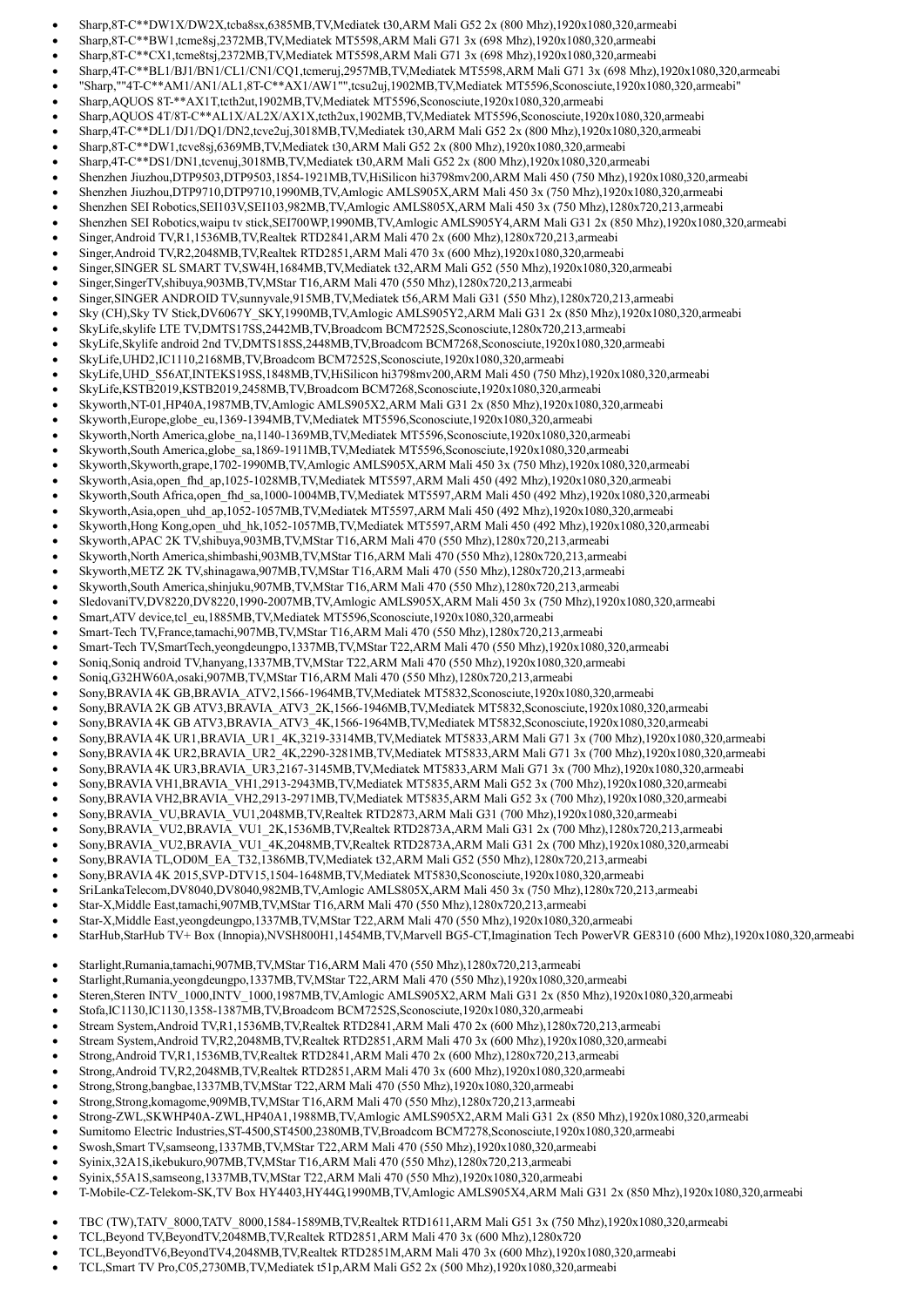- TCL,C06\_2K\_US,C06,921MB,TV,Mediatek t56,ARM Mali G31 (550 Mhz),1280x720,213,armeabi
- TCL,G05\_4K\_US,G05,2730MB,TV,Mediatek t51p,ARM Mali G52 2x (500 Mhz),1920x1080,320,armeabi
- TCL,Union TV,UnionTV,1403-1536MB,TV,Realtek RTD2841,ARM Mali 470 2x (600 Mhz),1280x720,213,armeabi
- TCL,South America,tcl,1880-1896MB,TV,Mediatek MT5596,Sconosciute,1920x1080,320,armeabi
- TCL,Percee TV,tcl\_eu,1877-1893MB,TV,Mediatek MT5596,Sconosciute,1920x1080,320,armeabi
- TCL,Percee TV,tcl\_sa,1872-1888MB,TV,Mediatek MT5596,Sconosciute,1920x1080,320,armeabi
- TD SYSTEMS,Spain,tamachi,907MB,TV,MStar T16,ARM Mali 470 (550 Mhz),1280x720,213,armeabi
- TD SYSTEMS,Spain,yeongdeungpo,1337MB,TV,MStar T22,ARM Mali 470 (550 Mhz),1920x1080,320,armeabi
- TECO,K5T,ikebukuro,907MB,TV,MStar T16,ARM Mali 470 (550 Mhz),1280x720,213,armeabi
- TECO,TL55U12TRE,samseong,1337MB,TV,MStar T22,ARM Mali 470 (550 Mhz),1920x1080,320,armeabi
- TELE System,UPT24K,UPT24K,1990MB,TV,Amlogic AMLS905X2,ARM Mali G31 2x (850 Mhz),1920x1080,320,armeabi
- THE UHD,Android TV,R2,2048MB,TV,Realtek RTD2851,ARM Mali 470 3x (600 Mhz),1920x1080,320,armeabi
- THEHAM,UHD Android TV ,sindorim,1337MB,TV,MStar T22,ARM Mali 470 (550 Mhz),1920x1080,320,armeabi
- THOMSON\_KODAK,PATH\_7XPRO,LEDTV32HD,990MB,TV,Amlogic AMLT950X,ARM Mali 450 3x (750 Mhz),1280x720,213,armeabi
- THOMSON\_KODAK,PATH\_UHDXANDROID,LEDTVUHD,2006MB,TV,Amlogic AMLT960X,ARM Mali 450 3x (750 Mhz),1920x1080,320,armeabi
- TIM,TIMvision,dwt765ti,933-1005MB,TV,Marvell BG4-CT,Sconosciute,1920x1080,320,armeabi
- TIM,TIMVISION VSB,m393vsb\_tim,2875MB,TV,Broadcom BCM72180,Sconosciute,1920x1080,320,armeabi
- TIM,TIM BOX,uzw4010tim,937-1005MB,TV,Marvell BG4-CT,Sconosciute,1920x1080,320,armeabi
- TIT(SA),TIT SMART TV,SW4H,1684MB,TV,Mediatek t32,ARM Mali G52 (550 Mhz),1920x1080,320,armeabi
- TORNADO,TORNADO Android TV,SW4H,1684MB,TV,Mediatek t32,ARM Mali G52 (550 Mhz),1920x1080,320,armeabi
- TVB,A15,A151,1989-2007MB,TV,Amlogic AMLS905X,ARM Mali 450 3x (750 Mhz),1920x1080,320,armeabi
- TVPLUS,TV PLUS 4K BOX,DV6069Y\_TVPLUS,1990MB,TV,Amlogic AMLS905Y2,ARM Mali G31 2x (850 Mhz),1920x1080,320,armeabi
- TVUp,HP5116,HPA12\_8GB,1989MB,TV,Amlogic AMLS905X2,ARM Mali G31 2x (850 Mhz),1920x1080,320,armeabi
- TVUp,Mediacenter 6G 4K,SEI300T,1991MB,TV,Amlogic AMLS905D,ARM Mali 450 3x (750 Mhz),1920x1080,320,armeabi
- TVision,SEI400TM,SEI400TM,1989MB,TV,Amlogic AMLS905Y2,ARM Mali G31 2x (850 Mhz),1920x1080,320,armeabi
- TVision,TVision HUB v2,SEI700TM,1990MB,TV,Amlogic AMLS905Y4,ARM Mali G31 2x (850 Mhz),1920x1080,320,armeabi
- Taipeinet,LINKTV01,HY40A3,1988MB,TV,Amlogic AMLS905X2,ARM Mali G31 2x (850 Mhz),1920x1080,320,armeabi
- TataSky,Tata Sky Binge Plus,usw4026tat,1422MB,TV,Broadcom BCM72604,Sconosciute,1920x1080,320,armeabi
- Technicolor,Euskaltel,dci765ekt,939-1005MB,TV,Marvell BG4-CT,Sconosciute,1920x1080,320,armeabi
- Technicolor,LMT viedtelevŽ®zijas iekŽ rta,dwt765lmt,937-1442MB,TV,Marvell BG4-CT,Sconosciute,1920x1080,320,armeabi
- Technicolor,Shortcut,dwt765ltt,1006MB,TV,Marvell BG4-CT,Sconosciute,1920x1080,320,armeabi
- Technicolor,Agile TV,dwt765mm,1005-1442MB,TV,Marvell BG4-CT,Sconosciute,1920x1080,320,armeabi
- Technicolor,WOW! Sapphire,uiw4020wow,1704MB,TV,Broadcom BCM7271,Sconosciute,1920x1080,320,armeabi
- Technicolor,NETBOX,uiw4030dnm,1671MB,TV,Amlogic AMLS905,Sconosciute,1920x1080,320,armeabi
- Technicolor,Wind,uzw4030wnh,1671-1987MB,TV,Amlogic AMLS905,Sconosciute,1920x1080,320,armeabi
- Technicolor,Tv Hub,uzx8020chm,1405-1500MB,TV,Broadcom BCM7271,Sconosciute,1920x1080,320,armeabi
- Tecnomaster,Tecnomaster,seocho,1337MB,TV,MStar T22,ARM Mali 470 (550 Mhz),1920x1080,320,armeabi
- Tecnomaster,Tecnomaster,sugamo,907MB,TV,MStar T16,ARM Mali 470 (550 Mhz),1280x720,213,armeabi
- TekSavvy,TekSavvy\_DV8219,DV8219,2007MB,TV,Amlogic AMLS905X,ARM Mali 450 3x (750 Mhz),1920x1080,320,armeabi
- Telecable,tedi,dtiw384,1388-1395MB,TV,Broadcom BCM7252S,Sconosciute,1920x1080,320,armeabi
- Telefunken,TELEFUNKEN SMART TV,SW4H,1684MB,TV,Mediatek t32,ARM Mali G52 (550 Mhz),1920x1080,320,armeabi
- Telefunken,TelefunkenTV,shibuya,903MB,TV,MStar T16,ARM Mali 470 (550 Mhz),1280x720,213,armeabi
- Telenet,Tadaam,sti6160d332,1987-1989MB,TV,Amlogic AMLS905X2,ARM Mali G31 2x (850 Mhz),1920x1080,320,armeabi
- Telenor,MediaBox,MediaBox B866V2,1991MB,TV,Amlogic AMLS905X2,ARM Mali G31 2x (850 Mhz),1920x1080,320,armeabi
- Telenor,Telenor Mediahubb,vip5702w\_tn,1706MB,TV,Broadcom BCM7271,Sconosciute,1920x1080,320,armeabi
- Telkom,TVB-100,DV8219,958-1990MB,TV,Amlogic AMLS905X,ARM Mali 450 3x (750 Mhz),1920x1080,320,armeabi
- Telkom Indonesia,Telkom Indonesia,DV8219,2007MB,TV,Amlogic AMLS905X,ARM Mali 450 3x (750 Mhz),1920x1080,320,armeabi
- Telus,HMB2213PW22TS,HMB2213PW22TS,1331-1414MB,TV,Broadcom BCM7252S,Sconosciute,1920x1080,320,armeabi
- Tesco,Technika,ewha,909MB,TV,MStar T16,ARM Mali 470 (550 Mhz),1280x720,213,armeabi
- Tesla,Tesla 2K TV,shinagawa,907MB,TV,MStar T16,ARM Mali 470 (550 Mhz),1280x720,213,armeabi
- Tesla,EU,tamachi,907MB,TV,MStar T16,ARM Mali 470 (550 Mhz),1280x720,213,armeabi
- Tesla,EU,yeongdeungpo,1337MB,TV,MStar T22,ARM Mali 470 (550 Mhz),1920x1080,320,armeabi
- Thomson,Android TV,R1,1536MB,TV,Realtek RTD2841,ARM Mali 470 2x (600 Mhz),1280x720,213,armeabi
- Thomson,Android TV,R2,2048MB,TV,Realtek RTD2851,ARM Mali 470 3x (600 Mhz),1920x1080,320,armeabi
- 
- Thomson,32TG6A9,ikebukuro,907MB,TV,MStar T16,ARM Mali 470 (550 Mhz),1280x720,213,armeabi
- Thomson,50TG7UA9X,samseong,1337MB,TV,MStar T22,ARM Mali 470 (550 Mhz),1920x1080,320,armeabi
- TiVo Stream 4K,TiVo Stream 4K,SEI400TV,1989-1990MB,TV,Amlogic AMLS905Y2,ARM Mali G31 2x (850 Mhz),1920x1080,320,armeabi
- Tinp,Play TV,DV8219,1990-2007MB,TV,Amlogic AMLS905X,ARM Mali 450 3x (750 Mhz),1920x1080,320,armeabi
- Tinp,HaTV,DV8330-C,1991MB,TV,Amlogic AMLS905D,ARM Mali 450 3x (750 Mhz),1920x1080,320,armeabi
- Toshiba,fushan\_Toshiba,hamamatsucho,907-908MB,TV,MStar T16,ARM Mali 470 (550 Mhz),1280x720,213,armeabi
- Toshiba,laoshan\_Toshiba,laoshan,1337-1505MB,TV,Mediatek MT5597,ARM Mali 450 (492 Mhz),1920x1080,320,armeabi
- Toshiba,taishan-jpT,taishan,2023MB,TV,Mediatek t30,ARM Mali G52 2x (800 Mhz),1920x1080,320,armeabi
- Toshiba,xiaoyushan\_emT,xiaoyushan,1828MB,TV,Mediatek MT5597,ARM Mali 450 (492 Mhz),1920x1080,320,armeabi
- Transvision,SEI500TR,SEI500TR,1989MB,TV,Amlogic AMLS905X2,ARM Mali G31 2x (850 Mhz),1920x1080,320,armeabi
- Transvision,TRANSVISION-OTT-Box,UHD\_I56AD\_TRV,1350MB,TV,HiSilicon hi3798mv200,ARM Mali 450 (750 Mhz),1920x1080,320,armeabi
- Transvision,Transvision,USB6\_IR80,1444MB,TV,Broadcom BCM72604,Sconosciute,1920x1080,320,armeabi
- TriaPlay,TriaPlayBox,TriaPlayBox,2006MB,TV,Amlogic AMLS905D,ARM Mali 450 3x (750 Mhz),1920x1080,320,armeabi
- True,TrueID TV,TrueHPH07,1854MB,TV,HiSilicon hi3798mv200,ARM Mali 450 (750 Mhz),1920x1080,320,armeabi
- TrueIDTV,T3AMX3,SEI600TID,1987MB,TV,Amlogic AMLS905X3,ARM Mali G31 2x (850 Mhz),1920x1080,320,armeabi
- Turbo-X,Greece ,tamachi,907MB,TV,MStar T16,ARM Mali 470 (550 Mhz),1280x720,213,armeabi
- Turbo-X,Greek and Bulgarian,yeongdeungpo,1337MB,TV,MStar T22,ARM Mali 470 (550 Mhz),1920x1080,320,armeabi
- Tvstar,TVSTAR,seocho,1337MB,TV,MStar T22,ARM Mali 470 (550 Mhz),1920x1080,320,armeabi
- UNITED TV,UNITED,gangbyeon,1337MB,TV,MStar T22,ARM Mali 470 (550 Mhz),1920x1080,320,armeabi
- UNITED TV,LED32HS72A9,ikebukuro,907MB,TV,MStar T16,ARM Mali 470 (550 Mhz),1280x720,213,armeabi
- UTVbox,MGV2002\_HK,MGV2002\_HK,2007MB,TV,Amlogic AMLS905X,ARM Mali 450 3x (750 Mhz),1920x1080,320,armeabi
- Umax,UMAX,seocho,1337MB,TV,MStar T22,ARM Mali 470 (550 Mhz),1920x1080,320,armeabi
- Unifi-TV,unifi-TV,HP40A3,1987-1989MB,TV,Amlogic AMLS905X2,ARM Mali G31 2x (850 Mhz),1920x1080,320,armeabi
- United Group,KSTB6020,KSTB6020,1732-1735MB,TV,Broadcom BCM7268,Sconosciute,1920x1080,320,armeabi
- VBox,XTi,DTP9539,1857MB,TV,HiSilicon hi3798mv200,ARM Mali 450 (750 Mhz),1920x1080,320,armeabi
- VISIO,VISIO 4K Android TV,SW4H,1684MB,TV,Mediatek t32,ARM Mali G52 (550 Mhz),1920x1080,320,armeabi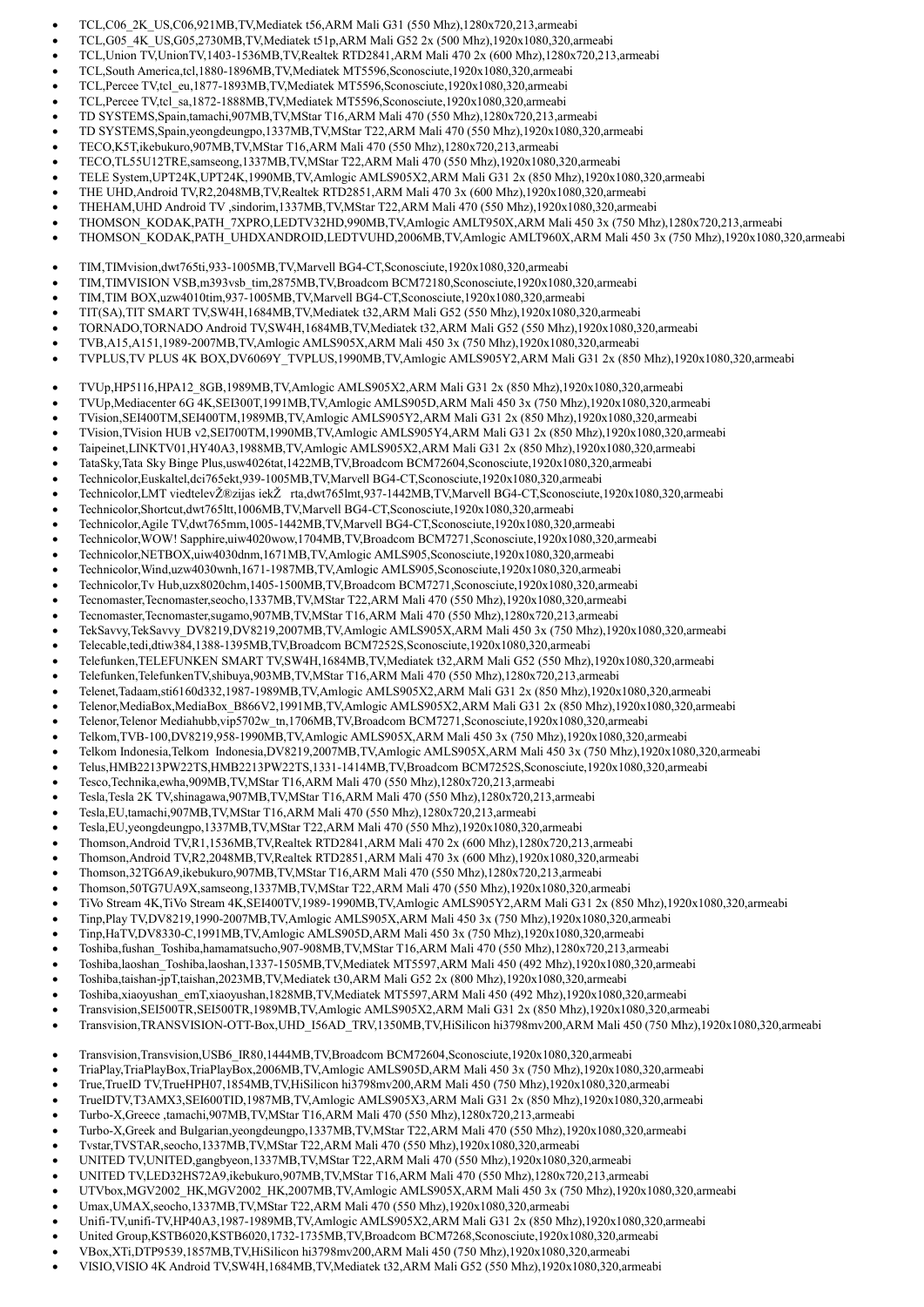- VISIO,VISIO TV,shinagawa,907MB,TV,MStar T16,ARM Mali 470 (550 Mhz),1280x720,213,armeabi
- VIZZION,VIZZION Smart TV,sunnyvale,912MB,TV,Mediatek t56,ARM Mali G31 (550 Mhz),1280x720,213,armeabi
- VNPT Technology,VNPT SmartBox 2x,vnptt\_smb\_v2x,991MB,TV,Amlogic AMLS805X,ARM Mali 450 3x (750 Mhz),1280x720,213,armeabi
- VOLIA,VOL001,VOL001,2006MB,TV,Amlogic AMLS905X,ARM Mali 450 3x (750 Mhz),1920x1080,320,armeabi
- VTCNOWRINDO,VR-42AF6800,ikebukuro,907MB,TV,MStar T16,ARM Mali 470 (550 Mhz),1280x720,213,armeabi
- Vectra,Vectra 4K Box,DV8519-Vectra,1988MB,TV,Amlogic AMLS905X2,ARM Mali G31 2x (850 Mhz),1920x1080,320,armeabi
- "Vega,""Tunisa, Europe and Algeria"",tamachi,907MB,TV,MStar T16,ARM Mali 470 (550 Mhz),1280x720,213,armeabi"
- "Vega,""Tunisa, Europe and Algeria"",yeongdeungpo,1337MB,TV,MStar T22,ARM Mali 470 (550 Mhz),1920x1080,320,armeabi"
- Veon,VEON,bangbae,1337MB,TV,MStar T22,ARM Mali 470 (550 Mhz),1920x1080,320,armeabi
- Verizon,Stream TV,JS8V,1989-1990MB,TV,Amlogic AMLS905X2,ARM Mali G31 2x (850 Mhz),1920x1080,320,armeabi
- Verizon,Stream TV,f354,1926MB,TV,Broadcom BCM72180,Sconosciute,1920x1080,320,armeabi
- Verizon,Stream TV,sti6220d315,1990MB,TV,Amlogic AMLS905X4,ARM Mali G31 2x (850 Mhz),1920x1080,320,armeabi
- Verizon,Stream TV Soundbar Pro,sti6250d315,1989MB,TV,Amlogic AMLT962E2,ARM Mali G31 2x (850 Mhz),1920x1080,320,armeabi
- Verizon,Stream TV Soundbar,sti6251d315,1989MB,TV,Amlogic AMLT962E2,ARM Mali G31 2x (850 Mhz),1920x1080,320,armeabi
- Viettel,ViettelTV 4K Box,HP40A,1989MB,TV,Amlogic AMLS905X2,ARM Mali G31 2x (850 Mhz),1920x1080,320,armeabi Viettel,B866V2,MediaBox\_B866V2,1990MB,TV,Amlogic AMLS905X2,ARM Mali G31 2x (850 Mhz),1920x1080,320,armeabi
- Viettel,ViettelTV 4K BOX,VTTV-SD4K-20,1987MB,TV,Amlogic AMLS905X2,ARM Mali G31 2x (850 Mhz),1920x1080,320,armeabi
- Vision,B866V2,MediaBox\_B866V2,1990MB,TV,Amlogic AMLS905X2,ARM Mali G31 2x (850 Mhz),1920x1080,320,armeabi
- Vision,VISION SMART TV,SW4H,1684MB,TV,Mediatek t32,ARM Mali G52 (550 Mhz),1920x1080,320,armeabi
- Vision,Bangladesh,tamachi,907MB,TV,MStar T16,ARM Mali 470 (550 Mhz),1280x720,213,armeabi
- Vision Technology,Android TV,R1,1536MB,TV,Realtek RTD2841,ARM Mali 470 2x (600 Mhz),1280x720,213,armeabi
- Vision Technology,Android TV,R2,2048MB,TV,Realtek RTD2851,ARM Mali 470 3x (600 Mhz),1920x1080,320,armeabi
- Vodafone, GigaTV Net ,diw362,1432-1482MB,TV,Broadcom BCM72604,Sconosciute,1920x1080,320,armeabi
- Vodafone,Vodafone TV,uiw4030vha,1671-1988MB,TV,Amlogic AMLS905,Sconosciute,1920x1080,320,armeabi
- Vodafone,VIP6102W,vip6102w,1643-1726MB,TV,Broadcom BCM7271,Sconosciute,1920x1080,320,armeabi
- Voo,DV8220,DV8220,2007MB,TV,Amlogic AMLS905X,ARM Mali 450 3x (750 Mhz),1920x1080,320,armeabi
- Vsmart,VINATV 4K,TR2001,2048MB,TV,Realtek RTD2851,ARM Mali 470 3x (600 Mhz),1920x1080,320,armeabi
- Vsmart,VINTV 2K,TR2002,1536MB,TV,Realtek RTD2841,ARM Mali 470 2x (600 Mhz),1280x720,213,armeabi
- Vsmart,VINTV 4K,TR2003,2048MB,TV,Realtek RTD2851M,ARM Mali 470 3x (600 Mhz),1920x1080,320,armeabi
- Vsmart,VINATV 4K,samseong,1337MB,TV,MStar T22,ARM Mali 470 (550 Mhz),1920x1080,320,armeabi
- Vu Televisions,fushan\_vu,hamamatsucho,903MB,TV,MStar T16,ARM Mali 470 (550 Mhz),1280x720,213,armeabi
- Vu Televisions,43UA,ikebukuro,907MB,TV,MStar T16,ARM Mali 470 (550 Mhz),1280x720,213,armeabi
- Vu Televisions,50CA,samseong,1337MB,TV,MStar T22,ARM Mali 470 (550 Mhz),1920x1080,320,armeabi
- Vu Televisions,xiaoyushan-vu,xiaoyushan,1832MB,TV,Mediatek MT5597,ARM Mali 450 (492 Mhz),1920x1080,320,armeabi
- WAOO,Waoo TV-boks,m393gena\_w,2654MB,TV,Broadcom BCM72180,Sconosciute,1920x1080,320,armeabi
- WILLETT,India,tamachi,907MB,TV,MStar T16,ARM Mali 470 (550 Mhz),1280x720,213,armeabi
- WOM,SEI500W,SEI500W,1989-1990MB,TV,Amlogic AMLS905X2,ARM Mali G31 2x (850 Mhz),1920x1080,320,armeabi
- Walton,32FD1,osaki,907MB,TV,MStar T16,ARM Mali 470 (550 Mhz),1280x720,213,armeabi
- Walton,Bangladesh and EU,tamachi,907MB,TV,MStar T16,ARM Mali 470 (550 Mhz),1280x720,213,armeabi
- Walton,Bangladesh and EU,yeongdeungpo,1337MB,TV,MStar T22,ARM Mali 470 (550 Mhz),1920x1080,320,armeabi
- Wansa,WUD55JOA63S ,samseong,1337MB,TV,MStar T22,ARM Mali 470 (550 Mhz),1920x1080,320,armeabi
- Wansa,xiaoyushan\_emW,xiaoyushan,1828MB,TV,Mediatek MT5597,ARM Mali 450 (492 Mhz),1920x1080,320,armeabi
- WeTek,WeTek,wh220,1672-2006MB,TV,Amlogic AMLS905D,ARM Mali 450 3x (750 Mhz),1920x1080,320,armeabi
- Westinghouse,West,ueno,909MB,TV,MStar T16,ARM Mali 470 (550 Mhz),1280x720,213,armeabi
- Widevu,Korea,yeongdeungpo,1337MB,TV,MStar T22,ARM Mali 470 (550 Mhz),1920x1080,320,armeabi
- Witooth,UHD Android TV,sindorim,1337MB,TV,MStar T22,ARM Mali 470 (550 Mhz),1920x1080,320,armeabi
- XGIMI,MoGo,xgimiapollo,2007MB,TV,Amlogic AMLT950X2,ARM Mali G31 2x (850 Mhz),1920x1080
- XGIMI,XK03H,xgimigalileo,1797MB,TV,Mediatek t31,ARM Mali G52 (550 Mhz),1920x1080,320,armeabi
- XL Axiata,AX512,DV8252,1988MB,TV,Amlogic AMLS905X,ARM Mali 450 3x (750 Mhz),1920x1080,320,armeabi
- XL Axiata,XL Home Pow,STI6xxx,1988-1990MB,TV,Amlogic AMLS905X,ARM Mali 450 3x (750 Mhz),1920x1080,320,armeabi
- XL Axiata,Siden XL Axiata,lte\_siden,1990MB,TV,Amlogic AMLS905X2,ARM Mali G31 2x (850 Mhz),1920x1080,320,armeabi
- Xiaomi,MiTV,amelie,907MB,TV,MStar T16,ARM Mali 470 (550 Mhz),1280x720,213,armeabi
- "Xiaomi,""Mi Laser Projector 150"""""",anglee,1988-2007MB,TV,Amlogic AMLT962X,ARM Mali 450 3x (750 Mhz),1920x1080,320,armeabi"
- Xiaomi,Mi Laser Projector 4K,angleeUHD,2007MB,TV,Amlogic AMLT962X,ARM Mali 450 3x (750 Mhz),1920x1080,320,armeabi
- Xiaomi,Mi TV Stick,aquaman,980MB,TV,Amlogic AMLS805Y,ARM Mali 450 3x (750 Mhz),1920x1080,320,armeabi
- Xiaomi,MiTV,croods,1798MB,TV,Mediatek t31,ARM Mali G52 (550 Mhz),1920x1080,320,armeabi
- Xiaomi,MiTV,dangal,981-990MB,TV,Amlogic AMLT950X,ARM Mali 450 3x (750 Mhz),1280x720,213,armeabi
- Xiaomi,MiTV,dangalFHD,1988-2007MB,TV,Amlogic AMLT950X,ARM Mali 450 3x (750 Mhz),1280x720
- Xiaomi,MiTV,dangalUHD,1988-2007MB,TV,Amlogic AMLT960X,ARM Mali 450 3x (750 Mhz),1920x1080,320,armeabi
- Xiaomi,Mi smart projector,eva,2007MB,TV,Amlogic AMLT962X,ARM Mali 450 3x (750 Mhz),1920x1080,320,armeabi
- Xiaomi,MiTV,hermano,1410MB,TV,Mediatek t56,ARM Mali G31 (550 Mhz),1280x720,213,armeabi
- Xiaomi,MiTV,machuca,1831MB,TV,MStar T22,ARM Mali 470 (550 Mhz),1920x1080,320,armeabi
- Xiaomi,MiTV,magnolia,991MB,TV,Amlogic AMLT962,Sconosciute,1280x720,213,armeabi
- Xiaomi,MiTV4C,matrix,1628MB,TV,Amlogic AMLT962,Sconosciute,1920x1080,320,armeabi
- Xiaomi,MITV3S,missionimpossible,1595MB,TV,Amlogic AMLT966,Sconosciute,1920x1080,320,armeabi
- Xiaomi,MiTV,nino,1831MB,TV,MStar T22,ARM Mali 470 (550 Mhz),1920x1080,320,armeabi
- Xiaomi,Mi Box,once,1721-1991MB,TV,Amlogic AMLS905X,ARM Mali 450 3x (750 Mhz),1920x1080,320,armeabi
- Xiaomi,MiBox S,oneday,1987-1991MB,TV,Amlogic AMLS905X,ARM Mali 450 3x (750 Mhz),1920x1080,320,armeabi
- Xiaomi,MITV3S-55/60,pulpfiction,1595MB,TV,Amlogic AMLT968,Sconosciute,1920x1080,320,armeabi
- Xiaomi,MiBOX3S,queenchristina,1722MB,TV,Amlogic AMLS905X,ARM Mali 450 3x (750 Mhz),1920x1080,320,armeabi
- Xiaomi,MiTV,tarzan,1798MB,TV,Mediatek t31,ARM Mali G52 (550 Mhz),1920x1080,320,armeabi
- Xiaomi,MiTV,volver,1415MB,TV,MStar T16,ARM Mali 470 (550 Mhz),1280x720,213,armeabi
- Xtreme,Android TV,R1,1536MB,TV,Realtek RTD2841,ARM Mali 470 2x (600 Mhz),1280x720,213,armeabi
- Xtreme,XTREME 4K TV,SW4H,1684MB,TV,Mediatek t32,ARM Mali G52 (550 Mhz),1920x1080,320,armeabi
- Xtreme,XTREME TV,shinjuku,907MB,TV,MStar T16,ARM Mali 470 (550 Mhz),1280x720,213,armeabi
- Xtreme,XTREME AI TV,sunnyvale,917MB,TV,Mediatek t56,ARM Mali G31 (550 Mhz),1280x720,213,armeabi
- YAYGO,SEI600YAY,HND,1987MB,TV,Amlogic AMLS905X3,ARM Mali G31 2x (850 Mhz),1920x1080,320,armeabi
- YOUIN,SEI600EN,HND,1989MB,TV,Amlogic AMLS905X3,ARM Mali G31 2x (850 Mhz),1920x1080,320,armeabi
- Yasin,Yasin,bangbae,1337MB,TV,MStar T22,ARM Mali 470 (550 Mhz),1920x1080,320,armeabi Yasin,YASIN,komagome,909MB,TV,MStar T16,ARM Mali 470 (550 Mhz),1280x720,213,armeabi
- Yasin,YASIN 2K TV,shinagawa,907MB,TV,MStar T16,ARM Mali 470 (550 Mhz),1280x720,213,armeabi